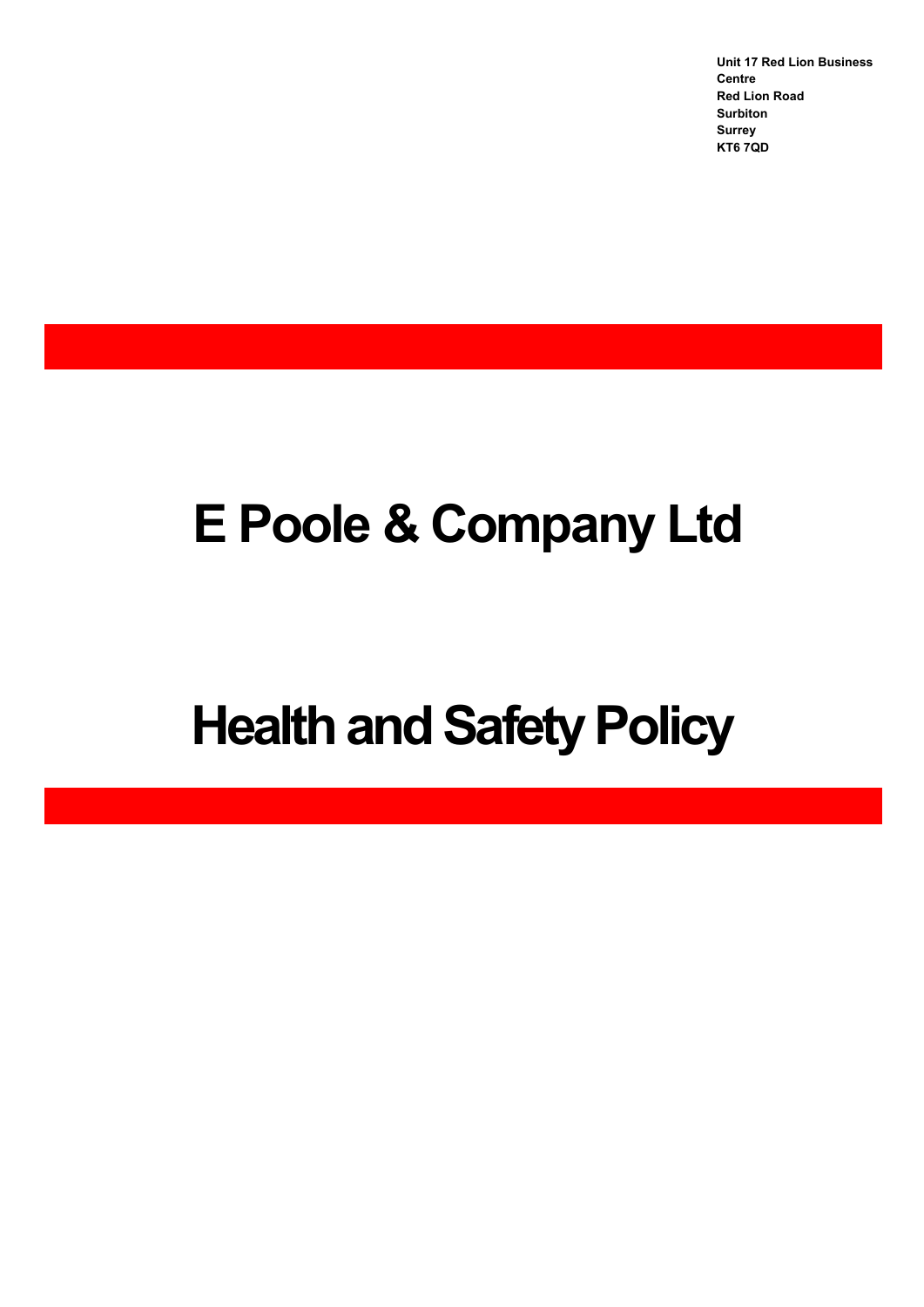$e\vert\!\vert$ poole

## **RECORD OF POLICY REVIEWS**

| <b>Review No:</b> | <b>Date</b>       | <b>Approved by:</b>          |
|-------------------|-------------------|------------------------------|
| <b>ORIGINAL</b>   | <b>June 2009</b>  | <b>Hascom</b>                |
| 1                 | <b>April 2010</b> | <b>Hascom</b>                |
| $\mathbf 2$       | <b>April 2011</b> | <b>Hascom</b>                |
| 3                 | <b>April 2012</b> | <b>Hascom</b>                |
| 4                 | January 2013      | <b>Marshside H&amp;S Ltd</b> |
| 5                 | January 2014      | <b>Marshside H&amp;S Ltd</b> |
| 6                 | January 2015      | <b>Marshside H&amp;S Ltd</b> |
| $\overline{7}$    | January 2016      | <b>Marshside H&amp;S Ltd</b> |
| 8                 | January 2017      | Marshside H & S Ltd          |
| 9                 | January 2018      | Marshside H & S Ltd          |
| 10                | January 2019      |                              |
| 11                | January 2020      | <b>M.L.A Ltd</b>             |
| 12                | January 2021      | M.L.A Ltd - Covid-19 update  |
| 13                | February 2022     | M.L.A Ltd - Covid-19 update  |
|                   |                   |                              |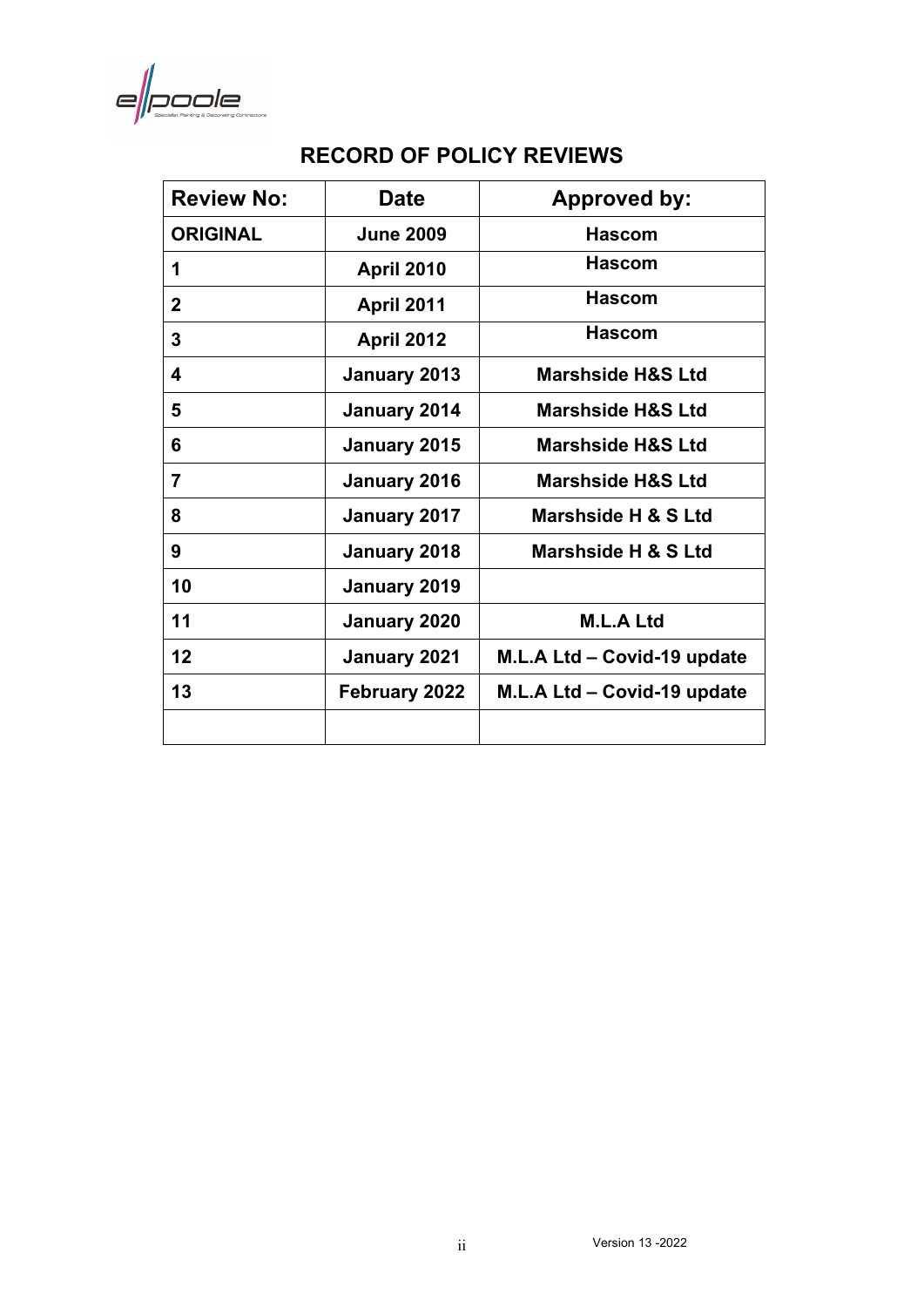e||poole

# **Contents**

| 1. | <b>Introduction</b>                                                     | 1                       |  |  |
|----|-------------------------------------------------------------------------|-------------------------|--|--|
| 2. | <b>General Statement</b>                                                | 1                       |  |  |
|    |                                                                         |                         |  |  |
| 3. | <b>Responsibility</b>                                                   | 2                       |  |  |
| 4. | <b>Health and safety advice</b>                                         | $\overline{\mathbf{2}}$ |  |  |
| 5. | <b>Consultation</b>                                                     | 3                       |  |  |
|    |                                                                         |                         |  |  |
| 6. | Safety policy monitoring and review                                     | 4                       |  |  |
| 7. | <b>Training and information</b>                                         | 4                       |  |  |
| 8. | <b>Accidents</b>                                                        | 5                       |  |  |
| 9. | <b>Welfare and First-Aid Facilities</b>                                 | 6                       |  |  |
|    | 10. Safety Rules.                                                       | 7                       |  |  |
|    | 11. Work Equipment                                                      | 7                       |  |  |
|    | 12. General hazards, risk assessment and controls, safe methods of work | 8                       |  |  |
|    | 13. Office work and display screen equipment.                           | 10                      |  |  |
|    | 14. Manual handling operations                                          | 10                      |  |  |
|    | 15. Personal protective equipment (including RPE)                       | 10                      |  |  |
|    | 16. Control of substances hazardous to health (COSHH).                  | 11                      |  |  |
|    | 17. Fire and emergency precautions.                                     | 12                      |  |  |
|    | 18. Arrangements for Special Hazards.                                   | 13                      |  |  |
|    | 19. Asbestos                                                            | 16                      |  |  |
|    | 20. Lead                                                                | 18                      |  |  |
|    | 21. Health Surveillance                                                 | 18                      |  |  |
|    | 22. Stress.                                                             | 19                      |  |  |
|    | 23. Company vehicles.                                                   | 19                      |  |  |
|    | 24. Smoking                                                             | 20                      |  |  |
|    | 25. Environmental impact.                                               | 20                      |  |  |
|    | 26. Information for employees and others.                               | 20                      |  |  |
|    | 27. CDM compliance and Design safety.                                   | 21                      |  |  |
|    | <b>28. Covid-19</b>                                                     | 22                      |  |  |
|    |                                                                         |                         |  |  |
|    |                                                                         |                         |  |  |
|    | <b>RESPONSIBILITIES</b>                                                 |                         |  |  |
|    |                                                                         |                         |  |  |
|    | <b>COMPANY SAFETY RULES</b>                                             |                         |  |  |
|    |                                                                         |                         |  |  |
|    | <b>OFFICE SAFETY RULES</b>                                              | 32                      |  |  |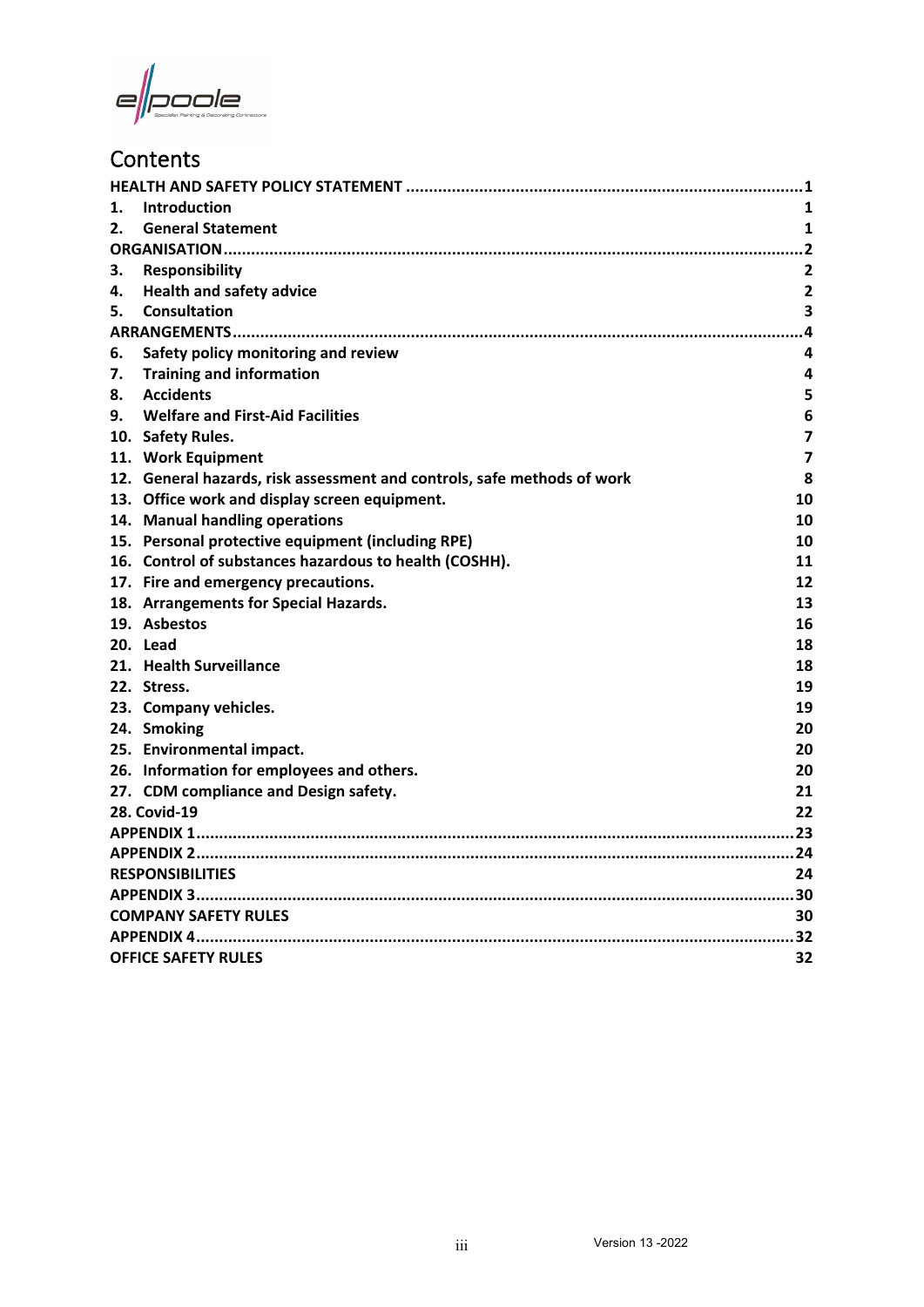# E Poole & Company Ltd

### **Painting and Decorating Contractors**

### **HEALTH AND SAFETY POLICY STATEMENT**

#### <span id="page-3-1"></span><span id="page-3-0"></span>**1. Introduction**

This document contains the Policy Statement of **E Poole & Company Ltd**, Painting and Decorating Contractors, of Unit 17, Red Lion Business Centre, Red Lion Road, Surbiton, Surrey, KT6 7QD. It has been prepared after due consultation with those involved in its operation and has the full backing and authority of the Directors.

#### <span id="page-3-2"></span>**2. General Statement**

2.1 It is our policy to perform work in the safest practicable manner, consistent with good practice. The health, safety and welfare of our employees and all those likely to be affected by our operations is the responsibility of management, and as a priority it ranks equally with our business objectives. Adequate resources will be made available to ensure the success of this policy.

2.2 It is the duty of management to provide safe systems of work and do everything practicable to prevent injury and ill health by controlling the risks arising out of our work activities. Equally it is the duty of each employee to exercise personal responsibility for his or her own safety and that of others and co-operate with his or her employer in matters of health, safety and welfare.

2.3 The company will provide and maintain safe plant and equipment and ensure the safe handling and use of hazardous substances. Management will provide the necessary information, instruction and training and will ensure the competence of all employees and contractors.

2.4 All employees are to be aware that, in the event of any conflict between the demands of business and safety, they will receive management support if they reasonably choose the safety of employees or third parties as the priority.

2.5 It is our policy to adhere completely to the requirements of the Health and Safety at Work etc. Act 1974; the Electricity at Work Regulations 1989, the Management of Health and Safety at Work Regulations (Amendment) 2006; the CDM Regulations 2015 and all other Acts, Regulations and Codes of Practice, which affect our operations.

2.6 The attention of all employees is directed to this Safety Policy and its Appendices. Any revisions will be incorporated when necessary, and these will also be brought to the attention of all personnel.

2.7 The Company will endeavour to continually improve its performance in relation to Health and Safety.

 $\mathbb{Z}_{\mathbb{X}}$ 

**M. Drye Director**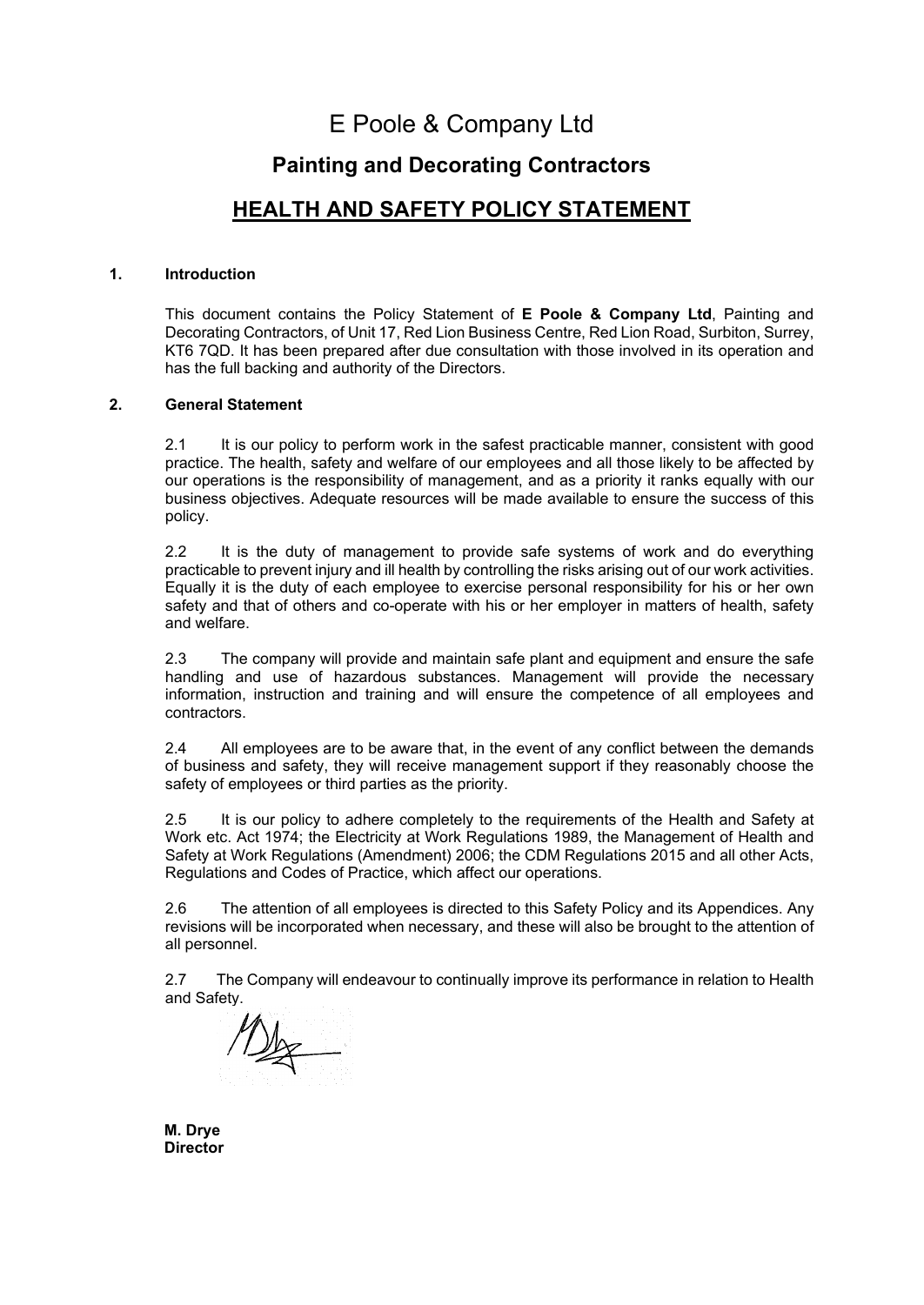ode

## <span id="page-4-0"></span>**ORGANISATION**

#### <span id="page-4-1"></span>**3. Responsibility**

3.1 Each Director is individually responsible for promoting health and safety in the Company. The day to day management of health and safety on premises, sites and elsewhere is delegated to the persons in charge of the work in accordance with our management structure which is set out at Appendix 1 in this Policy Statement. The responsibility for safe conduct of work cannot be delegated to others.

3.2 Mr T. Green is responsible for health and safety matters in the Company. Where difficulties arise in the maintenance of safe working conditions, or practices, reference must be made to Mr Poole, who then has responsibility for ensuring that sufficient authority is given to enable safe conditions and practices to be maintained.

3.3 It is the responsibility of all our employees to use machinery, equipment, transport, hazardous substances and safety equipment in accordance with the training and instructions given.

3.4 Employees must inform Mrs L. Quinn of any dangerous situations or shortcomings in the Company's health and safety arrangements so that any necessary remedial action may be taken.

3.5 The specific responsibilities of all levels of management are set out in Appendix 2 attached to this Policy Statement.

#### <span id="page-4-2"></span>**4. Health and safety advice**

4.1 In accordance with Regulation 7 of the Management of Health and Safety at Work Regulations 1999, the Company has appointed Mrs L. Quinn as the Company's Health and Safety Co-ordinator. She is nominated as competent person for the purpose of assisting the Company to undertake necessary measures to ensure compliance with statutory provisions.

4.2 In order to obtain specialist advice and up to date information on all health and safety matters the company retains Michael Lordan Associates Ltd as health and safety consultants. In addition to their advice, MLA Ltd will also carry out site health and safety inspections and audits of the systems in use to confirm (or otherwise) that they are in full use and are appropriate to the company`s activities.

4.3 Any employee who is in doubt about safe working practices and procedures should contact Mrs L. Quinn for advice.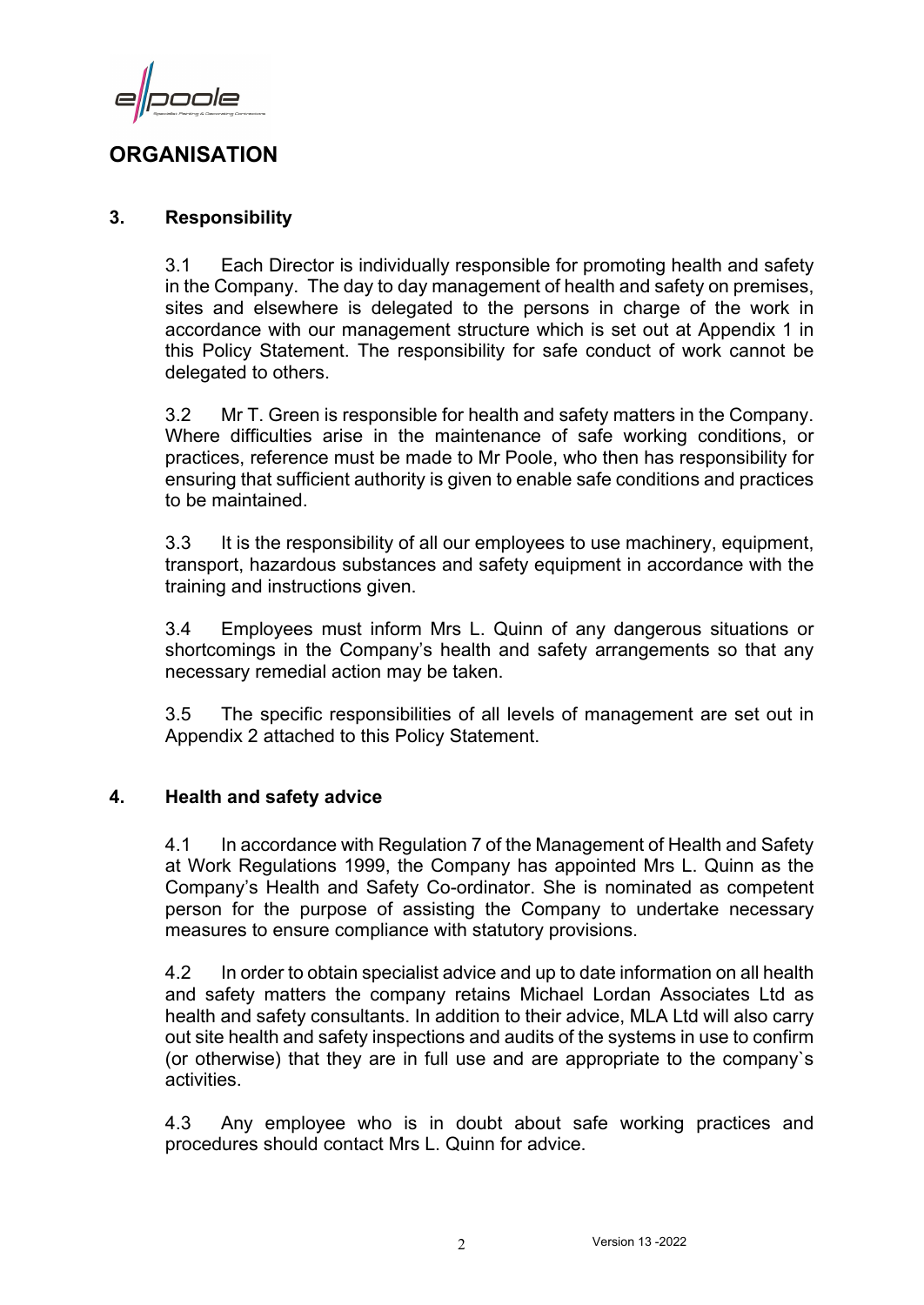oole

#### <span id="page-5-0"></span>**5. Consultation**

5.1 In compliance with the Health and Safety (Consultation with Employees) Regulations 1996, it is company policy to consult with all employees on matters which may have an effect upon their health and safety. This particularly includes:

- any measure which is introduced which may have a substantial effect on employees' health and safety
- arrangements for engaging competent help
- information on the risks of any particular work activity and the steps to be taken to eliminate these risks or reduce them to an acceptable level
- arrangements for health and safety training
- any health and safety consequences of introducing new technology

5.2 Management will always consider suggestions or comments on ways in which our health and safety performance can be improved. Any such suggestions should be made to the relevant supervisor.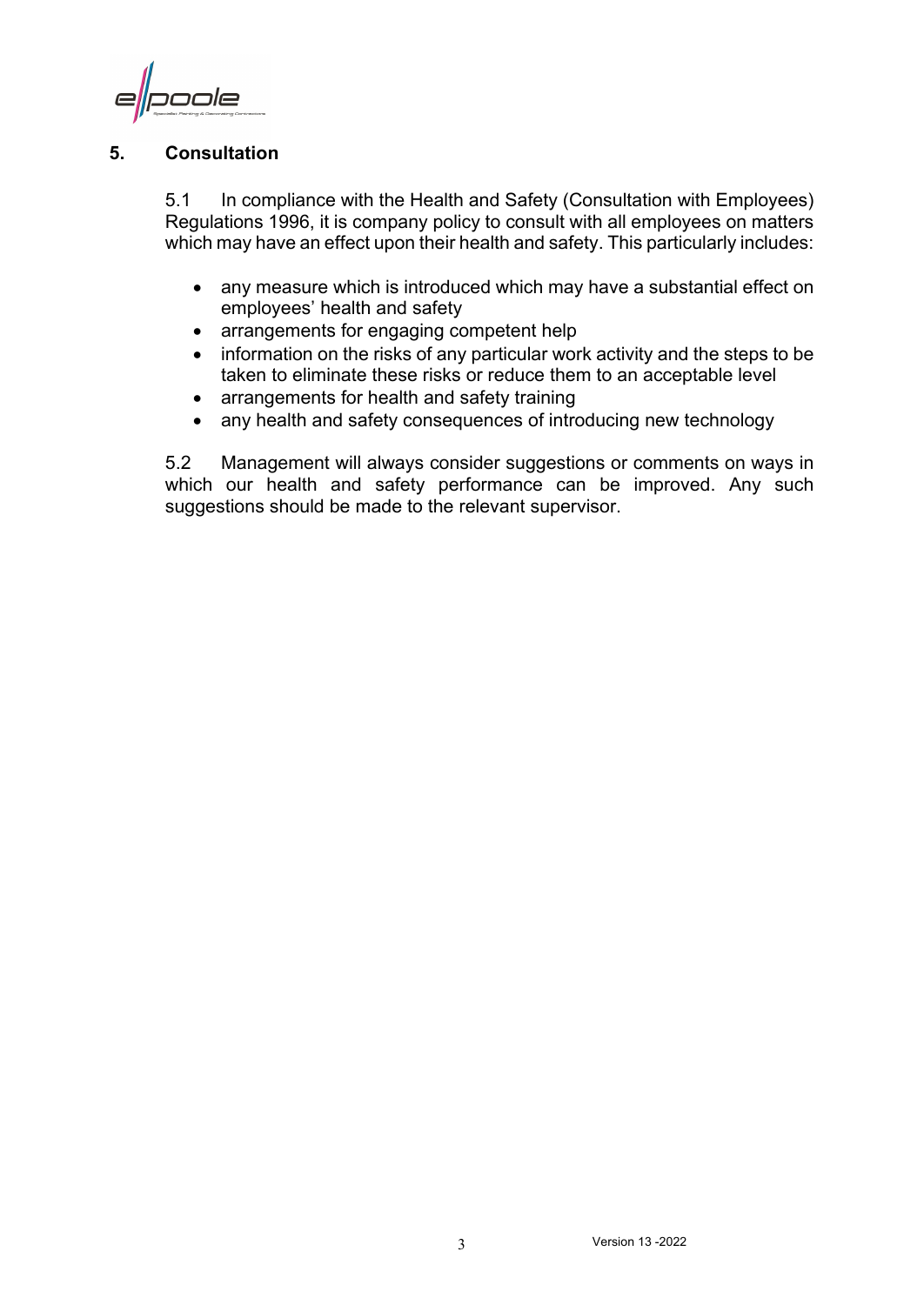oole

## <span id="page-6-0"></span>**ARRANGEMENTS**

#### <span id="page-6-1"></span>**6. Safety policy monitoring and review**

6.1 The Health and Safety at Work etc. Act 1974 requires the Company to monitor the effectiveness of this Policy in terms of the use made of it by both management and work force. Review of the safety performance of the Company and the functioning of the Policy is the task of MLA Ltd (Third Party H&S Advisers). Annually, they will review the contents of the Policy Statement in liaison with others as necessary and indicate ways in which our safety performance can be improved.

6.2 Directors, contracts managers and the Health and Safety Co-ordinator may attend site meetings with clients' or other contractors' representatives where health, safety and welfare may be considered. Discussions could include their safety policies, risk assessments, working practices, safety performance or any other related matters covered by legislation.

6.3 Contracts managers, directors and Michael Lordan Associates Ltd will monitor health and safety standards on our sites to ensure compliance with this policy, current legislation and guidance. The frequency of site monitoring will depend on the size of the contract and the foreseen hazards. All Contracts Managers will be expected to carry out regular inspections of sites under their control. In addition to this the Health and Safety Advisor will carry out a programme of regular visits to a range of sites. The Health and Safety Advisor will carry out audits of the management of health and safety on site and adherence to the company Health and Safety Policy. Sites will also be inspected for compliance with published method statements and risk assessments, site rules and relevant legislation. Written reports will be completed and forwarded to the Health and Safety Co-ordinator for inclusion in the regular reviews of the health and safety management system (HSMS) and of the policy and its effectiveness.

#### <span id="page-6-2"></span>**7. Training and information**

7.1 It is the responsibility of the Health and Safety Co-ordinator to review the training needs at all levels within the Company at regular intervals. Suitable information, instruction and training will always be provided upon the introduction of new technology or working methods. She will ensure records of all health and safety training provided to employees are maintained.

7.2 The company's health and safety consultants will offer advice on safety training needs upon request. Safety training will be given to all employees as necessary.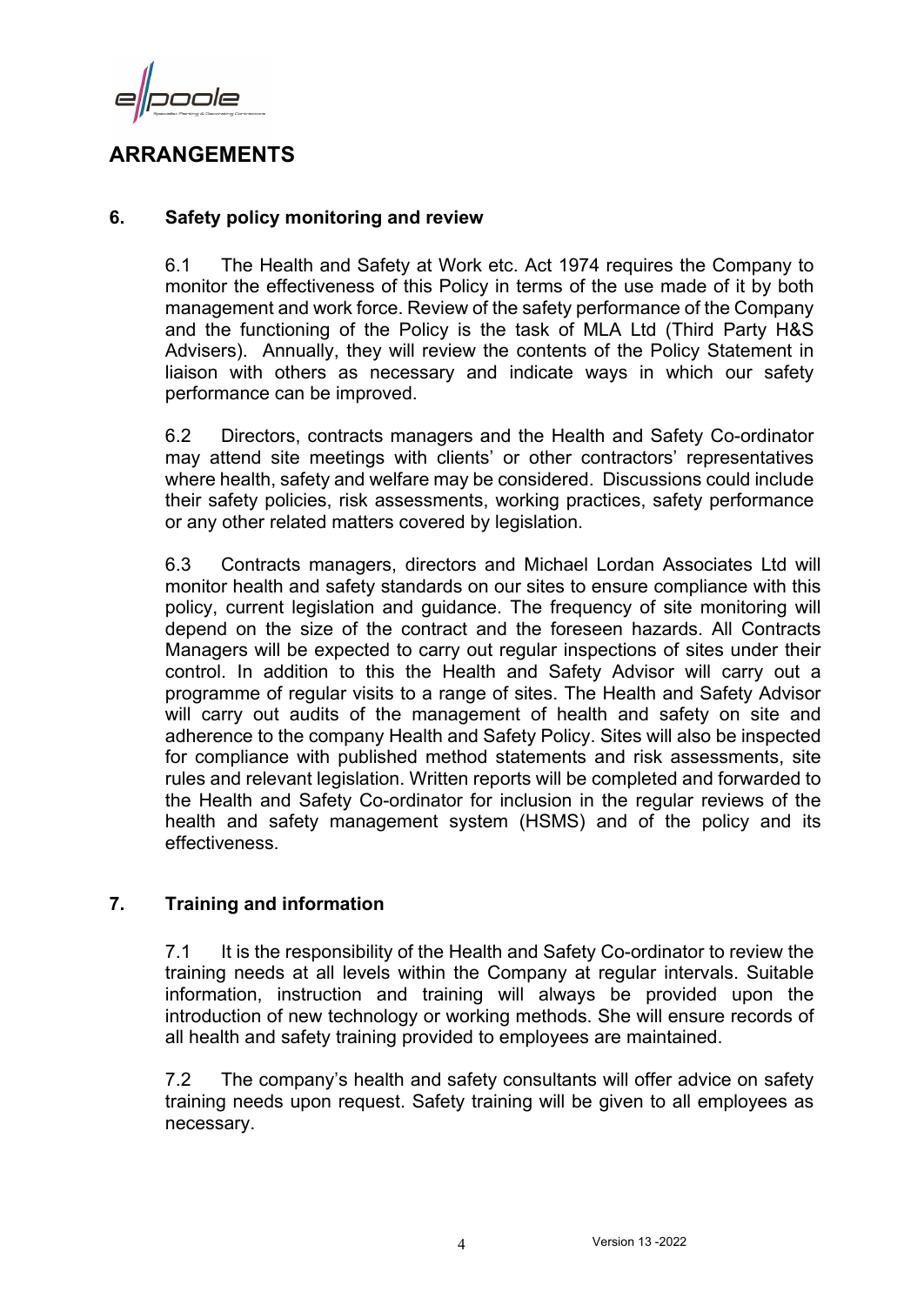cole

7.3 The directors, the Health and Safety Co-ordinator and the contracts managers will ensure employees, contractors and sub-contractors have the necessary competency to carry out work for which they are engaged. They will also carry out formal vetting of contracting firms to establish competency in health and safety.

7.4 The directors will ensure that all new employees and apprentices are provided with suitable induction training to ensure that they have sufficient information and instruction to comply with the Company's health and safety policy and procedures.

7.5 The principal contractor or the relevant supervisor will provide new employees and those transferring from job to job with suitable site induction training, which will include any hazards and specific health and safety rules applicable to the work to be carried out before putting the person to work.

7.6 The Health and Safety Co-ordinator will carry out induction training required for young persons. She will ensure that the person in charge of the work is made aware of the necessary training and level of supervision required for young persons, as detailed in the Management of Health and Safety at Work Regulations 1999.

7.7 The company recognises that there is an increasing prevalence of non-English speaking workers in the UK and that this may have an effect on their and other's health and safety. This may particularly include the provision of adequate information and instruction. The company undertakes to ensure that suitable measures will be put in place to ensure that all relevant information and instruction is interpreted, both verbally and where appropriate in writing for any non-English speaking workers or contractor whose services the company may employ. The Health and Safety Co-ordinator will ensure that suitable arrangements are put in place where necessary.

#### <span id="page-7-0"></span>**8. Accidents**

8.1 **Accident** details, however trivial they may appear to be, must always be entered in the Accident Book, which is held by the relevant foreman.

8.2 The Reporting of Injuries, Diseases and Dangerous Occurrences (Amendment) Regulations 2013 **(RIDDOR),** require specified injury accidents, dangerous occurrences, diseases and conditions to be reported to the Health and Safety Executive (HSE). Mrs L. Quinn is nominated as the "responsible person" in accordance with the Regulations to make these reports.

8.3 The person in charge of the work must report ALL injury accidents or dangerous occurrences to Mrs L. Quinn by telephone.

8.4 Where required by the RIDDOR regulations, Mrs L. Quinn will report the accident/incident to the RIDDOR reporting centre in Caerphilly by completing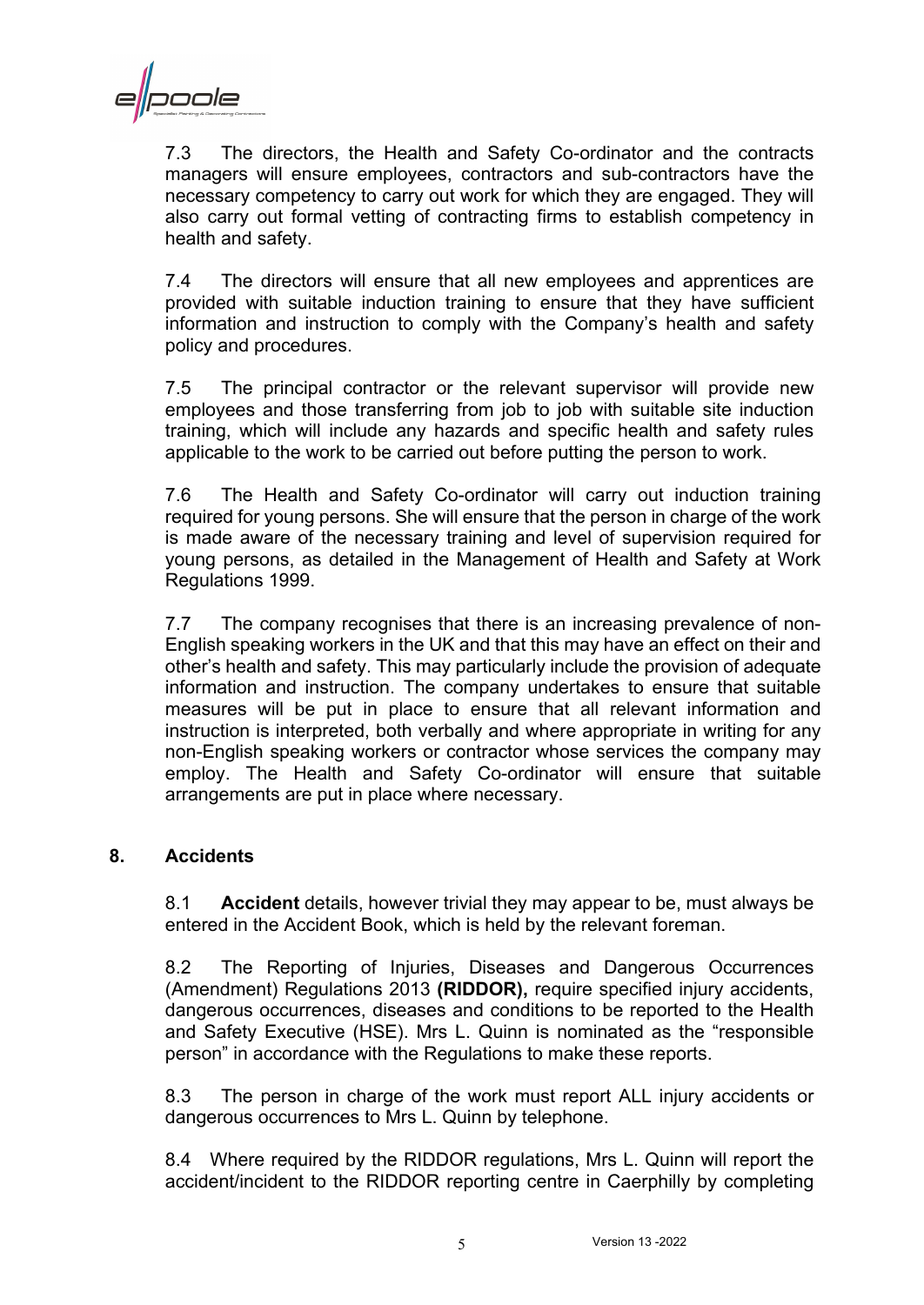cole

form F2508 and submitting it online. Where the accident /incident is major or fatal (see RIDDOR regulations for definitions), she will report by telephone on **0845 3009923**

8.5 Mrs L. Quinn will hold **documentation** for accidents, dangerous occurrences and notifiable diseases and conditions. The revised RIDDOR regulations require that records are kept of over 3 day injuries. Accident book records are deemed acceptable for this purpose, but the length of incapacitation will be specifically recorded.

Copies of all notifications made on behalf of the Company will be kept for record purposes.

8.6 The Health and Safety Co-ordinator, MLA Ltd (Third Party H&S Advisers) and, if necessary our insurers will carry out **investigations** of serious accidents and dangerous occurrences. Where appropriate the services of health and safety consultants will be engaged to carry out an independent investigation.

#### <span id="page-8-0"></span>**9. Welfare and First-Aid Facilities**

9.1 Welfare and sanitary facilities provided at the company's premises are to the standards required under the Workplace (Health, Safety and Welfare) Regulations 1992 and the CDM Regulations 2015. On sites the Contracts Manager or director responsible for the job, or the Health and Safety Coordinator will ensure that adequate facilities are available and, where necessary, will make arrangements for our employees to use the client's or principal contractors facilities.

9.2 To comply with the Health and Safety (First Aid) Regulations 1981, Mrs L. Quinn will supply the office premises and company vehicles with adequate first-aid equipment.

9.3 The Contracts Manager or director responsible for the job will make arrangements for site facilities to be shared with the client or principal contractor as appropriate.

9.4 Where facilities cannot be shared with the client or principal contractor the Health and Safety Co-ordinator will provide adequate first aid equipment to site.

9.5 The names of those persons trained and certified in first aid will be displayed within the Office and on each site.

9.6 In the absence of trained first-aid personnel the company will nominate an 'appointed person' to take charge of the first-aid equipment and facilities, to replace missing or defective items and to summon assistance if required.

9.7 The arrangements for nominated 'appointed persons' for the purposes of the regulations are as follows: -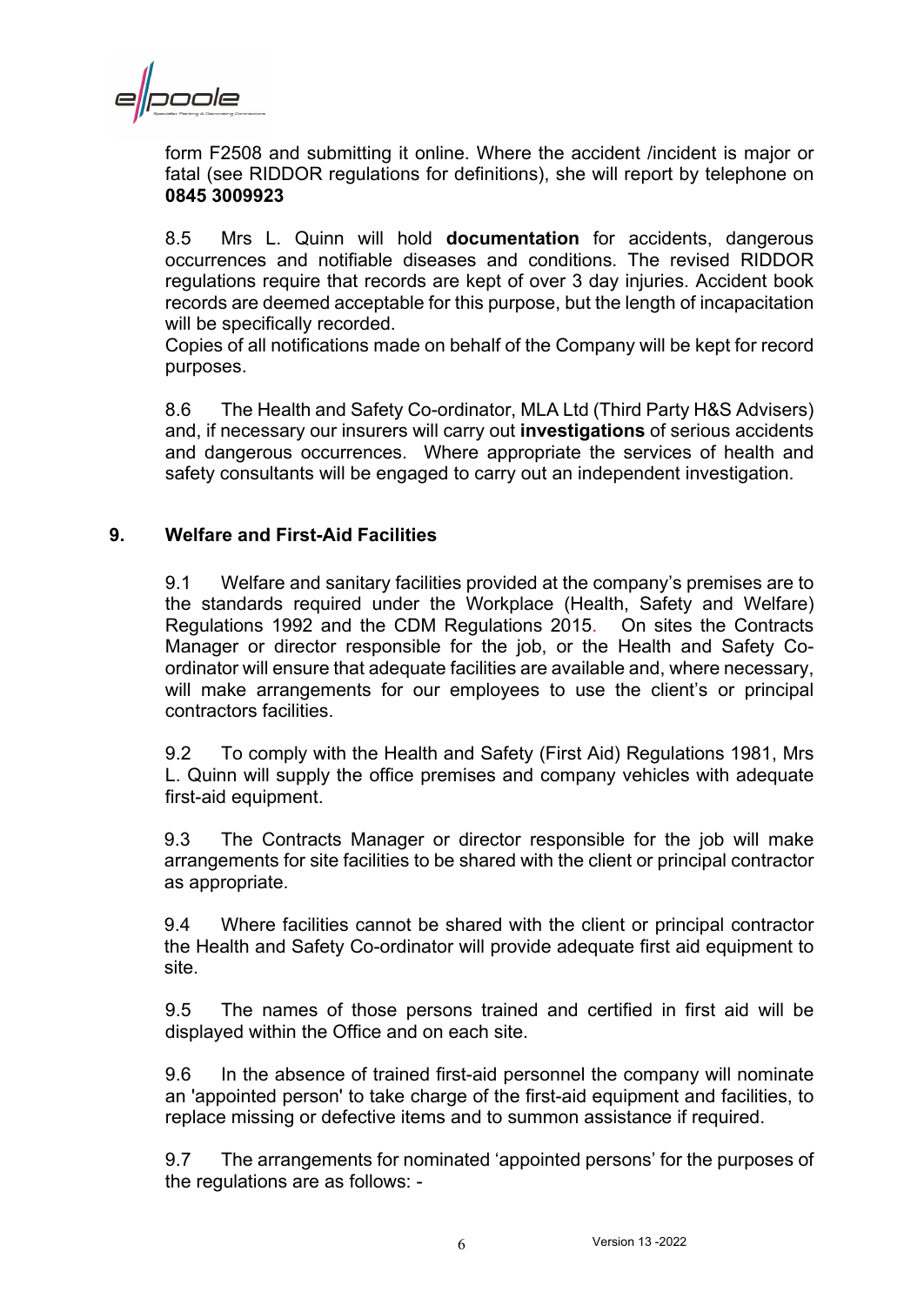poole

- Mrs L. Quinn is the 'appointed person' for the Office facilities.
- The Supervisor will carry out this function on sites where first-aid facilities are not shared with either the client or principal contractor.
- The driver will carry out this function in any of the company vans.
- Appointed persons will receive training appropriate to their role.

#### <span id="page-9-0"></span>**10. Safety Rules.**

10.1 The Company safety rules are designed to provide basic guidance for safe operating practices and procedures that form the Company Policy and must be strictly adhered to by all employees. Wilful disregard by any employee of any Company safety rules may be considered sufficient cause for immediate dismissal.

10.2 Safety rules and advice covering specific work areas and/or systems of work will be attached as Appendices to this policy statement as follows: -

- Appendix 1 Company health and safety management structure Appendix 2 Responsibilities Appendix 3 Company Safety Rules Appendix 4 Office Safety Rules
- 

#### <span id="page-9-1"></span>**11. Work Equipment**

11.1 The Company will ensure that all tools and equipment provided for use at work will comply with the requirements of the Provision and Use of Work Equipment Regulations 1998.

11.2 The Health and Safety Co-ordinator will ensure that all users of products and articles supplied or hired for use at work are provided with relevant information which may be provided by a manufacturer/supplier in order to comply with their obligations under Section 6 of the Health and Safety at Work etc. Act 1974.

11.3 It is the responsibility of the Directors and the Health and Safety Coordinator to ensure all work equipment hired or purchased for use by our employees is suitable for the purpose for which it is to be used.

11.4 The Health and Safety Co-ordinator will ensure the users of new plant and equipment provided by the company will be given sufficient instruction, information and training in order that any such plant or equipment may be used safely.

11.5 Where tools or equipment are issued to employees for their personal use, those employees are responsible for ensuring that the item is kept in good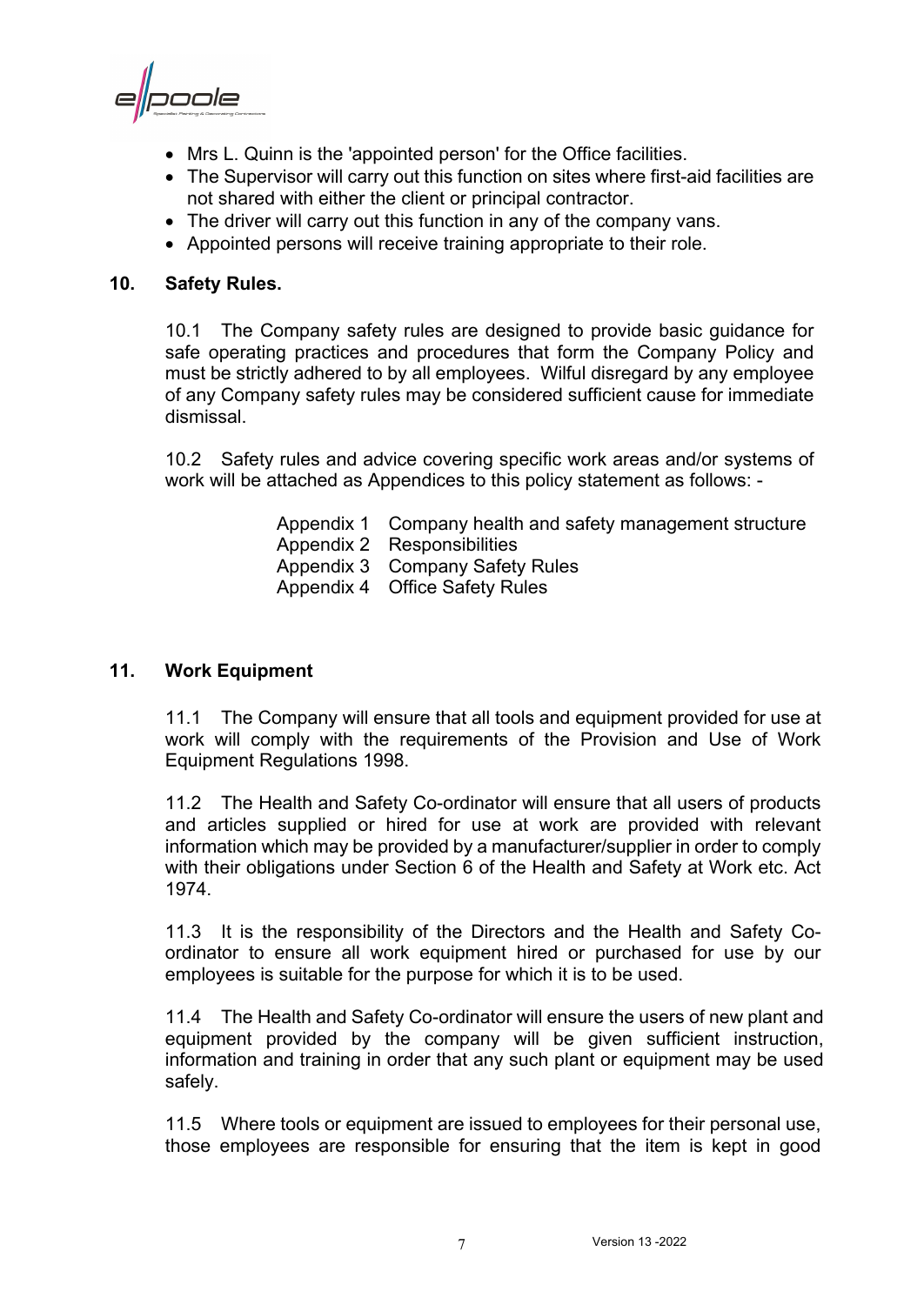oole

working order and that any defects are reported to the Supervisor in charge of the work.

11.6 The Health and Safety Co-ordinator, will ensure that all portable and transportable electrical equipment is maintained, tested and inspected in accordance with HSE guidance HSG 107 "*Maintaining portable and transportable electrical equipment".* She will also ensure that adequate records of formal inspection and testing are kept.

11.7 Portable and transportable electrical equipment is described as any electrical equipment, which can potentially result in a risk of fatal electric shock (i.e. more than 50v ac or 120v dc). Such equipment is not part of a fixed installation but is, or is intended to be, connected to a fixed installation or generator by means of a flexible cable and either a plug or socket or a spur box, or similar means.

11.8 The Health and Safety Co-ordinator will ensure that fixed electrical installations and wiring are inspected in accordance with the requirements of the Institute of Electrical Engineers Wiring Regulations, 17<sup>th</sup> Edition.

11.9 The Health and Safety Co-ordinator will ensure that all work equipment is properly maintained and that records of servicing, inspection, calibration and statutory tests/examinations are available. Examples of records required are:

- Ladders and access equipment maintenance
- Calibration of test equipment
- Statutory examination/test of lifting equipment.

11.10 **Statutory inspection results** must be recorded for all scaffolding before first use and at suitable intervals thereafter. Scaffolding in excess of 2m in height is to be inspected before first use and at intervals not exceeding seven days thereafter. Additionally, in the case of mobile scaffold towers they must not be used unless they have been inspected after first- erection or re-erection and **on site** within the previous seven days. The responsibility for ensuring that these inspections are carried out and recorded rests with the relevant Supervisor on site. Erection and inspection must be carried out by a person who holds a valid PASMA certificate.

#### <span id="page-10-0"></span>**12. General hazards, risk assessment and controls, safe methods of work**

12.1 The Management of Health and Safety at Work (amended) Regulations 2006 and other Regulations require that risk assessments are to be carried out by employers and that the significant findings from the assessments are brought to the attention of those at risk.

12.2 The Company will use the IOSH recommended 5x5 matrix method of assessing risk. The consequence (severity) and likelihood of hazardous events will be evaluated on a scale of 1 to 5 (1 lowest 5 highest) to produce a risk rating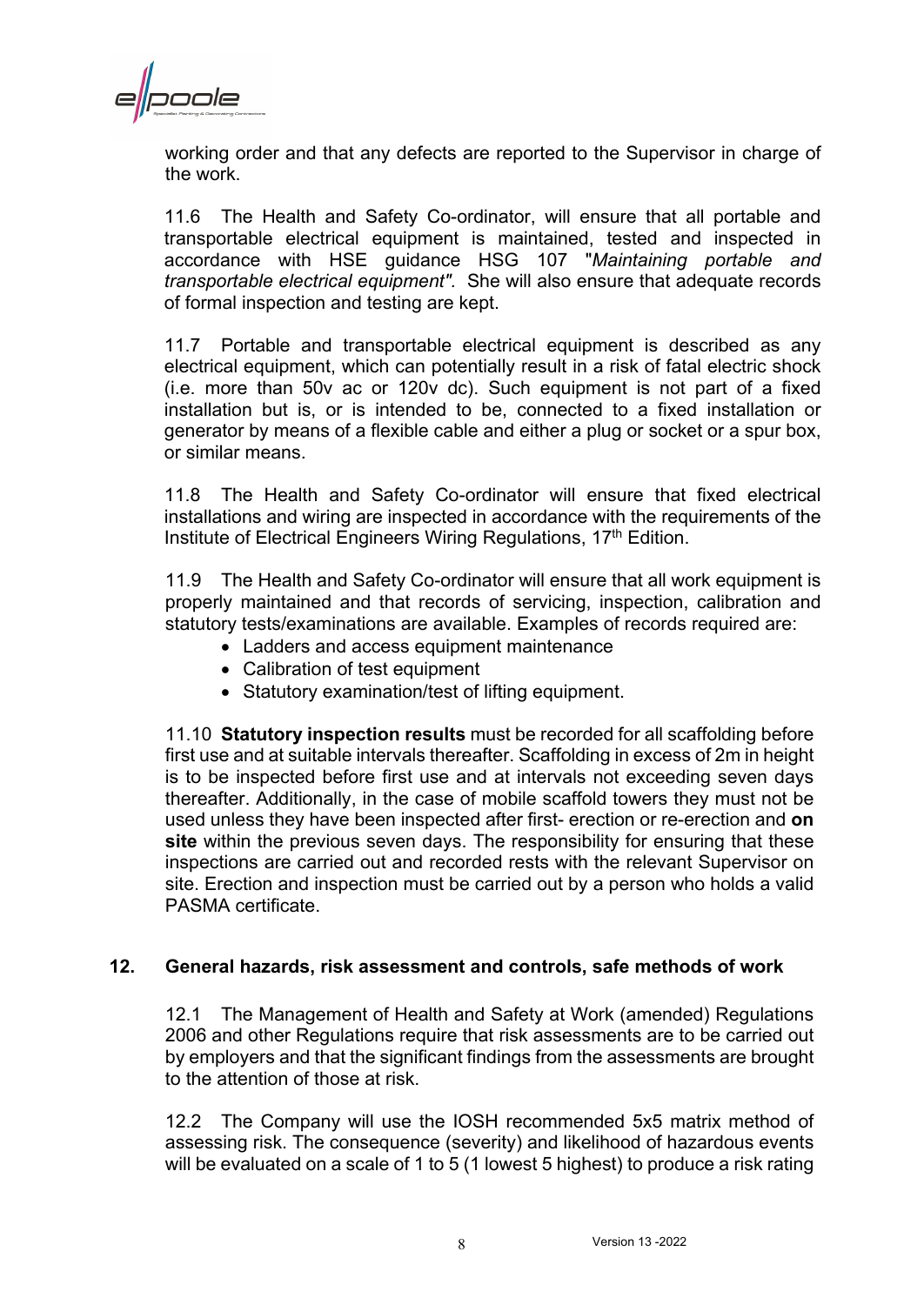

with exiting controls. Additional controls will be identified in order to lower the consequence or the likelihood (or both) so that the risk rating is at an acceptable level subject to a suitable monitoring regime being in place.

All personnel responsible for producing risk assessments will receive training in this technique so that they are competent to carry out the task.

12.3 The Health and Safety Co-ordinator will carry out an ongoing assessment of the risks as required by the Regulations. Where significant risks have been identified on work to be carried out by the Company a written generic assessment will be available.

12.4 The Contracts Manager responsible for the work will make the assessment site-specific, considering local risk factors. When appropriate, risk assessments will consider additional risks to any young person who may be employed. Operatives will be briefed on the risk assessments and acknowledge their understanding prior to work commencing

12.5 Where it is deemed necessary, the Contracts Manager will produce, on a site specific basis, a safe method of working known as a method statement (in the format laid down in the HSMS unless requested in a different format by a Principal Contractor). This will identify a sequence of operations which will allow the work to be carried out in a safe manner. The method statement will refer to the individual risk assessments that are relevant to the sequence of works and the materials to be used. Where a method statement has been produced, operatives will be briefed on the methodology to be used and the specific risks associated with the task. They will sign a register to confirm their understanding of the briefing before commencing work.

12.5 Where appropriate, clients and others likely to be affected by the work will be provided with a copy of the assessment and/or their significant findings, together with details of the method of work to be followed.

12.6 A competent Health and Safety Co-ordinator will review generic risk assessments made and kept by the Company at annual intervals or whenever it is suspected that they may no longer be valid.

12.7 Training will be given to employees where a need is identified by the risk assessment. Employees will be made aware of the findings of the assessments and the required control measures.

12.8 Any necessary plant, equipment, monitoring, hygiene and welfare facilities, and protective clothing and equipment specified in the risk assessment must be present at the relevant location before the task is carried out.

12.9 Risk assessments will always be taken into account when negotiating, or tendering for work.

12.10 Risk assessments may identify the need for medical examinations, or health surveillance. Whenever this is the case the records of any health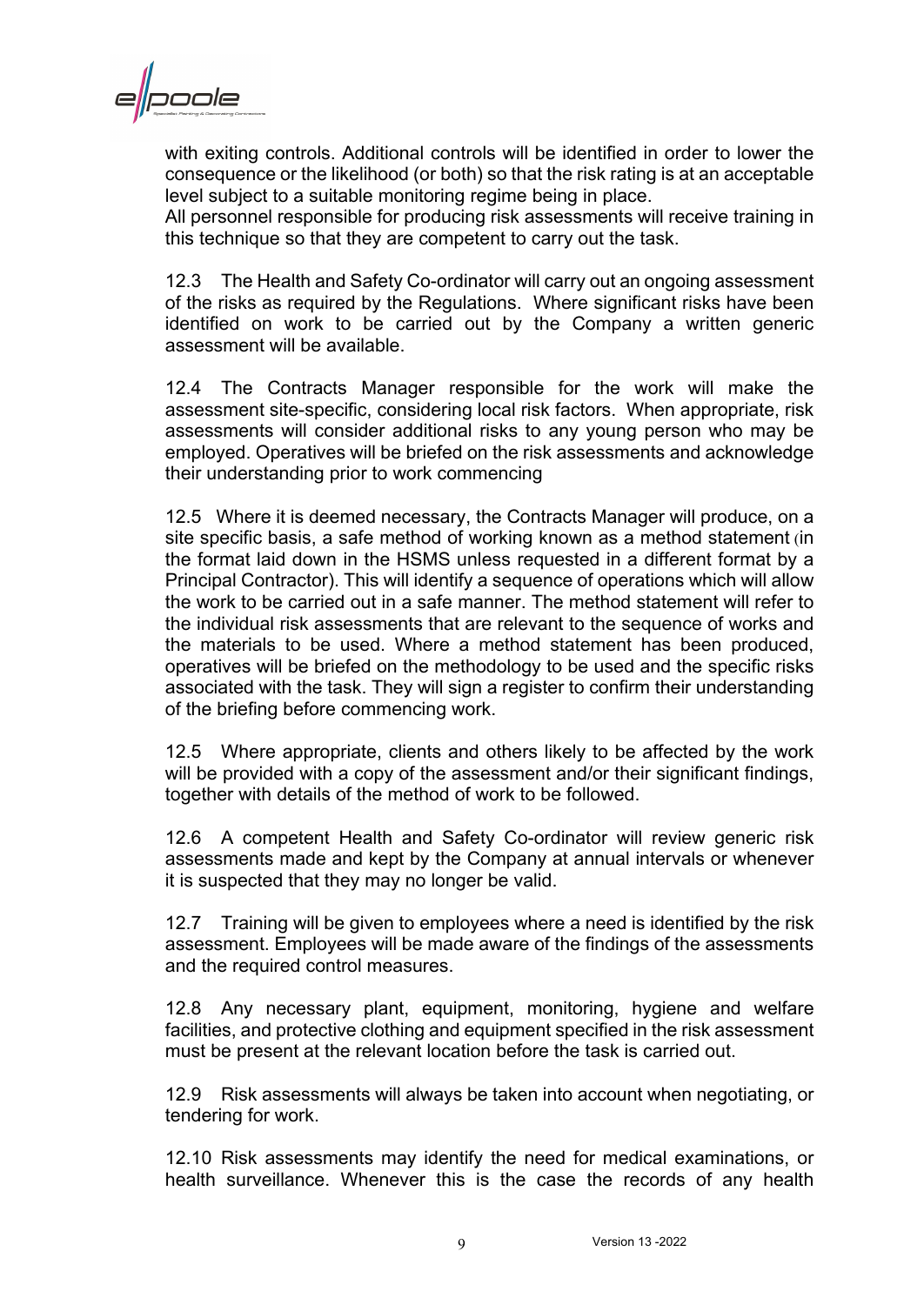cole

surveillance, medical or other individual health record which may be required will be kept securely in personnel files held by the Company, and will be kept for 40 years after the date of the last entry as required by law.

#### <span id="page-12-0"></span>**13. Office work and display screen equipment.**

13.1 The Health and Safety Co-ordinator is responsible for risk assessments of office work, including those for display screen equipment in the Office.

#### <span id="page-12-1"></span>**14. Manual handling operations**

14.1 All manual handling operations having a risk of injury which are carried out by Company employees will be identified and recorded by the Health and Safety Co-ordinator. Where these operations cannot be avoided, specific assessments will be made in accordance with the Manual Handling Regulations 1992 (as amended) supported by L23 guidance notes and indg383 assessment charts.

Procedures will be developed to minimise the risks. Selection of appropriately capable staff will then take place, followed by any necessary training, information and instruction.

All employees will receive training on the principles of kinetic lifting and how these should be applied to their manual handling tasks. Employees will receive such training on a regular basis from the retained health and safety advisor who will issue certificates to confirm the training.

All employees are encouraged to discuss potential manual handling problems not so identified with the person in charge of the work, together with any work involving repetitive motion.

#### <span id="page-12-2"></span>**15. Personal protective equipment** *(including RPE)*

15.1 The provision of personal protective equipment (PPE) is only acceptable when the hazard cannot be controlled by other means. An assessment will be carried out by the Health and Safety Co-ordinator to ensure that any PPE provided is suitable and provides adequate protection against any hazard identified.

15.2 The supervisor in charge of the work will ensure that employees are given enough training, which will include the selection, use and maintenance of personal protective clothing and equipment where it is required.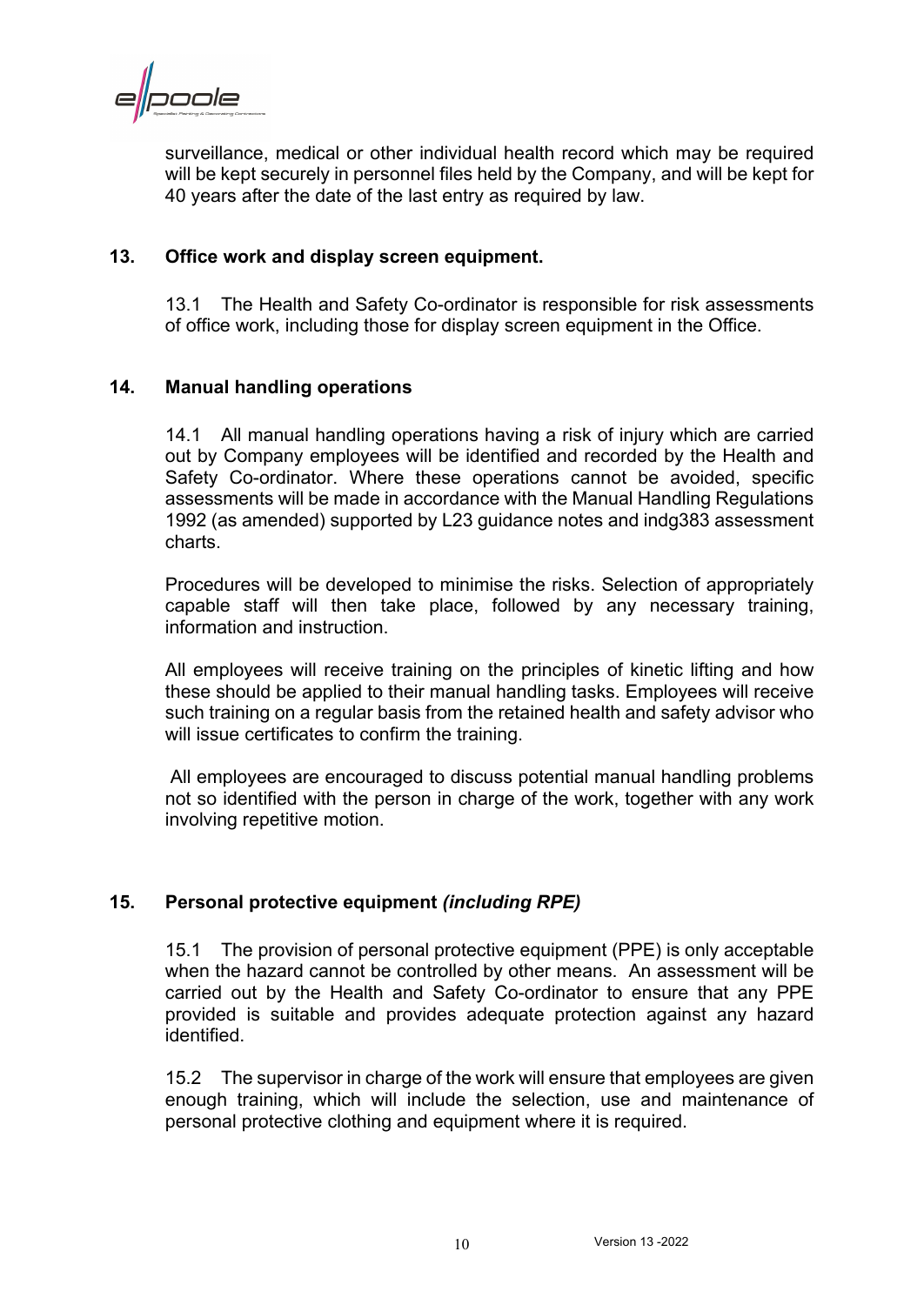naale

15.3 The foreman in charge of the work will ensure that suitable arrangements are provided for the storage of PPE.

15.4 Where RPE is required selection of the correct equipment will be made using the HSE guidance leaflet HSG53.

#### <span id="page-13-0"></span>**16. Control of substances hazardous to health (COSHH).**

16.1 It is the policy of the company to adhere to the principles of good practice for the control of exposure to substances hazardous to health as set out in Schedule 2 of the Control of Substances Hazardous to Health Regulations 2002 (as amended). Namely:

- design and operate processes and activities to minimise emission, release and spread of substances hazardous to health
- take into account all relevant routes of exposure (inhalation, skin absorption and ingestion) when developing control measure
- control exposure by measures that are proportionate to the health risk
- choose the most effective and reliable control options which minimise the escape and spread of substances hazardous to health
- where adequate control of exposure cannot be achieved by other means, provide, in combination with other control measures, suitable personal protective equipment
- check and review regularly all elements of control measures for their continuing effectiveness
- inform and train all employees on the hazards and risks from the substances with which they work and the use of control measures developed to minimise the risks
- ensure that the introduction of control measures does not increase the overall risk to health and safety

16.2 Manufacturers` Safety Data Sheet (MSDS) information on materials used in the Company's work will be obtained from the manufacturer or supplier, or from the client, as appropriate. Monitoring of the working atmosphere may be required and will be indicated on the relevant COSHH assessment. The company CSOA will produce COSHH assessments for the Company's work with applicable substances hazardous t health and deemed as high risk. She will review them annually at the time of the Policy review, or whenever it is suspected that they may no longer be valid. The Director or Contracts Manager responsible for the job, or the Health and Safety Co-ordinator, will then make the assessments site-specific.

16.3 The implementation of control measures for hazardous substances used at work will be considered in the following order of precedence:

- **Hazard elimination** using alternative working methods
- **Substitution** replace substance with a non or less hazardous substance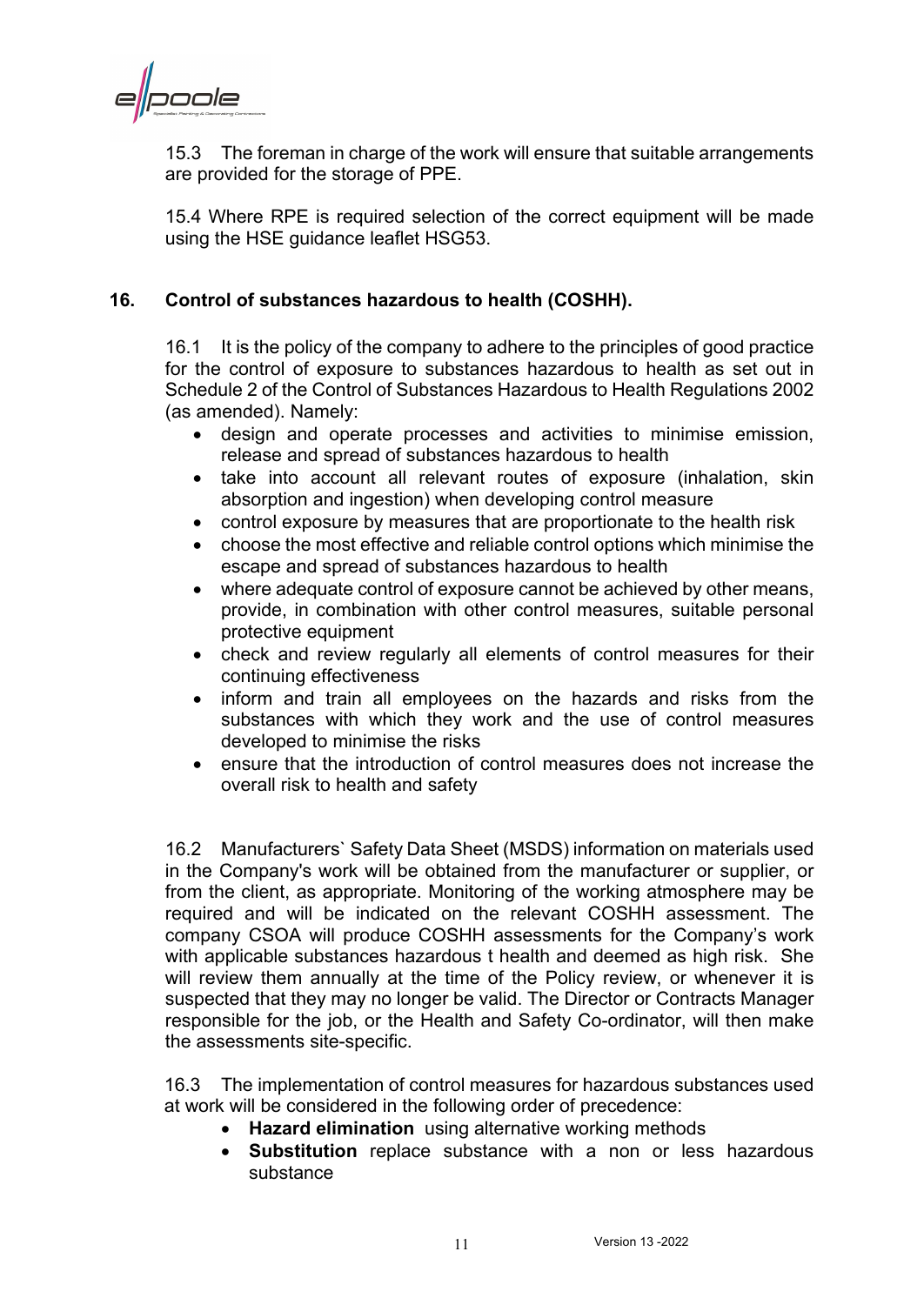poole

- **Segregation** automation or enclosure of process/operator
- **Use of procedures** use of engineering controls and other safe systems of work e.g. mechanical ventilation
- **Use of warning systems** warning notices, proper labelling of containers and instructions
- **Use of Personal Protective Equipment** must be adequate and used as last resort if other controls are impractical or cannot be implemented

16.4 Any necessary work with new materials or substances rated as hazardous must not commence until the necessary MSDS information has been obtained, or the material has been analysed, and an assessment made of the risks involved in the operation. Where appropriate, clients and others likely to be affected by the work will be provided with a copy of the assessment and/or its significant findings, together with details of the method of work to be followed.

16.5 The following general precautions apply to the use, handling and transport of all substances. Specific precautions are detailed in the written assessments for specific materials and other substances likely to be encountered in the work environment.

- Protective clothing and equipment will be used to prevent the contact of hazardous substances with the eyes, skin and mucous membranes.
- Adequate ventilation or respiratory protective equipment will be provided as appropriate to prevent inhalation of hazardous dusts, gases or vapours.
- Hazardous substances should not be used in areas where food is being eaten.
- Good personal hygiene practices must be observed.
- Facilities for washing, cleaning and protecting the skin must be available including suitable cleansers and barrier creams.
- Chemical products and materials are to be stored in ventilated areas away from temperature and environmental extremes.
- Spillages must be cleaned up immediately, and waste and used containers disposed of properly.
- Read the data sheet, container labels and detailed health and safety information before using any chemical products.

#### <span id="page-14-0"></span>**17. Fire and emergency precautions.**

17.1 The Health and Safety Co-ordinator is responsible for fire and emergency precautions and assessments in the Company office, such assessments must be conducted by a competent person. He will ensure that all reasonable steps have been taken to comply with the Regulatory Reform (Fire Safety) Order 2005. This will include:

• identification of potential fire hazards in the premises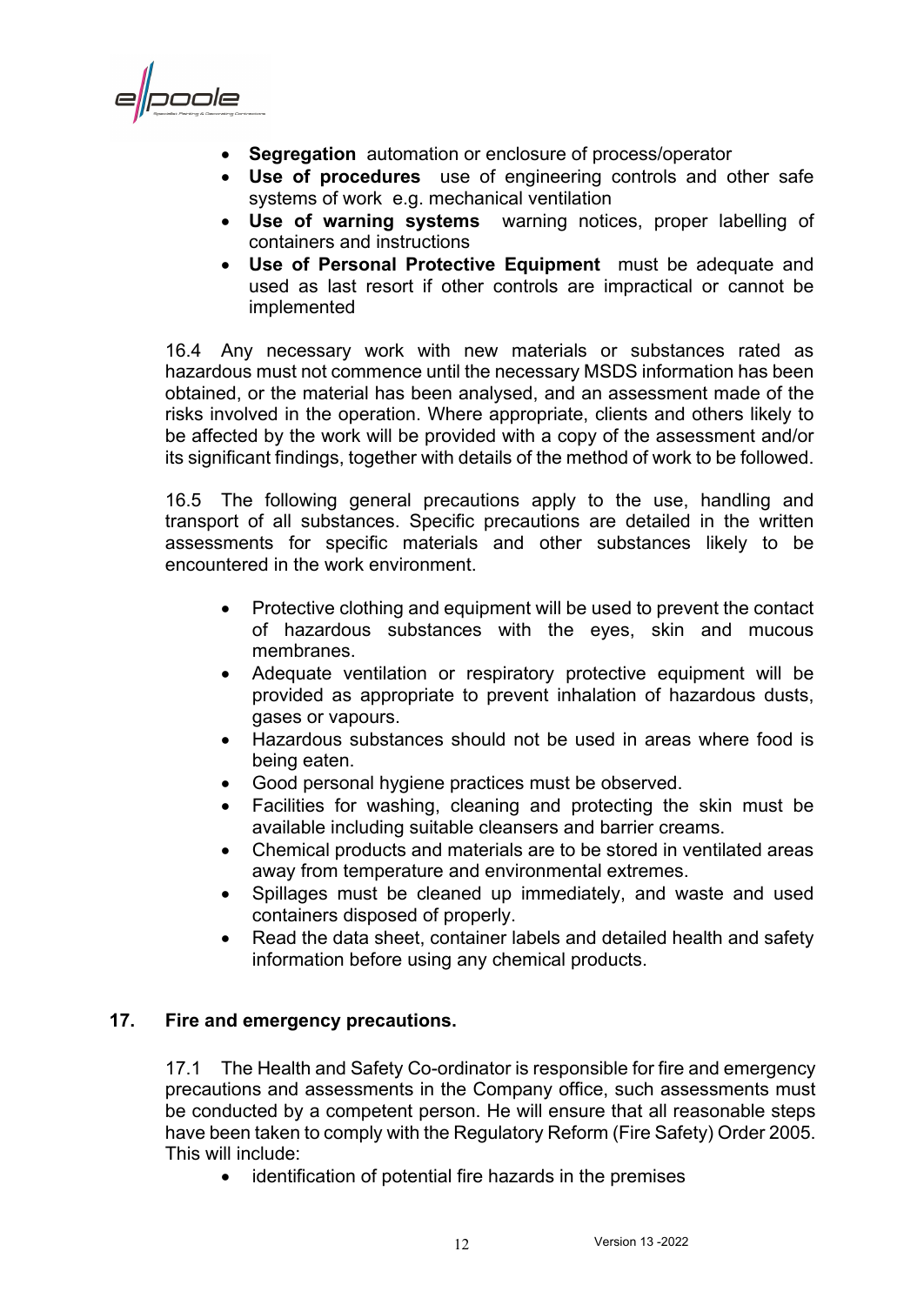poole

- identification of people who may be at risk
- evaluation of the risk
- production of a written fire-emergency plan to remove, reduce or control the risks
- ensuring an adequate means of escape in the event of a fire
- ensuring that escape routes are kept clear
- sufficient fire fighting appliances are available and properly maintained
- an adequate means of warning in the case of a fire is available
- provide suitable information, instruction and training to staff
- review the assessment 6 monthly or when conditions change and revise as necessary.

17.2 The Contracts Manager responsible for the work will ensure that adequate fire fighting equipment is available on site. He will liaise with the client or Principal Contractor to ensure that adequate fire and emergency procedures are in place before the start of the contract.

#### <span id="page-15-0"></span>**18. Arrangements for Special Hazards.**

18.1 There are a number of special hazards, which have potentially serious consequences, and which have been identified as 'high risk' in the Company's risk assessments. This section of the policy identifies these hazards and is in addition to normal risk assessment procedures in Section 12. They include:

- Work with asbestos-containing products **(see Arrangement section 19)**
- Work involving the removal of lead based paints**(see Arrangement section 20)**
- Work in noisy areas
- Vibration and the use of power tools
- Use of mobile scaffolding towers
- Use of ladders and steps
- Work on live electrical systems
- Use of mobile elevating working platforms
- Lone working
- Hot works
- Working in confined spaces
- Demolition work
- Work with fibre optics or lasers
- Working at height or on fragile/flat roofing
- Work in excavations
- Work in hospitals
- Work in petrol filling stations
- Work in refineries or chemical plants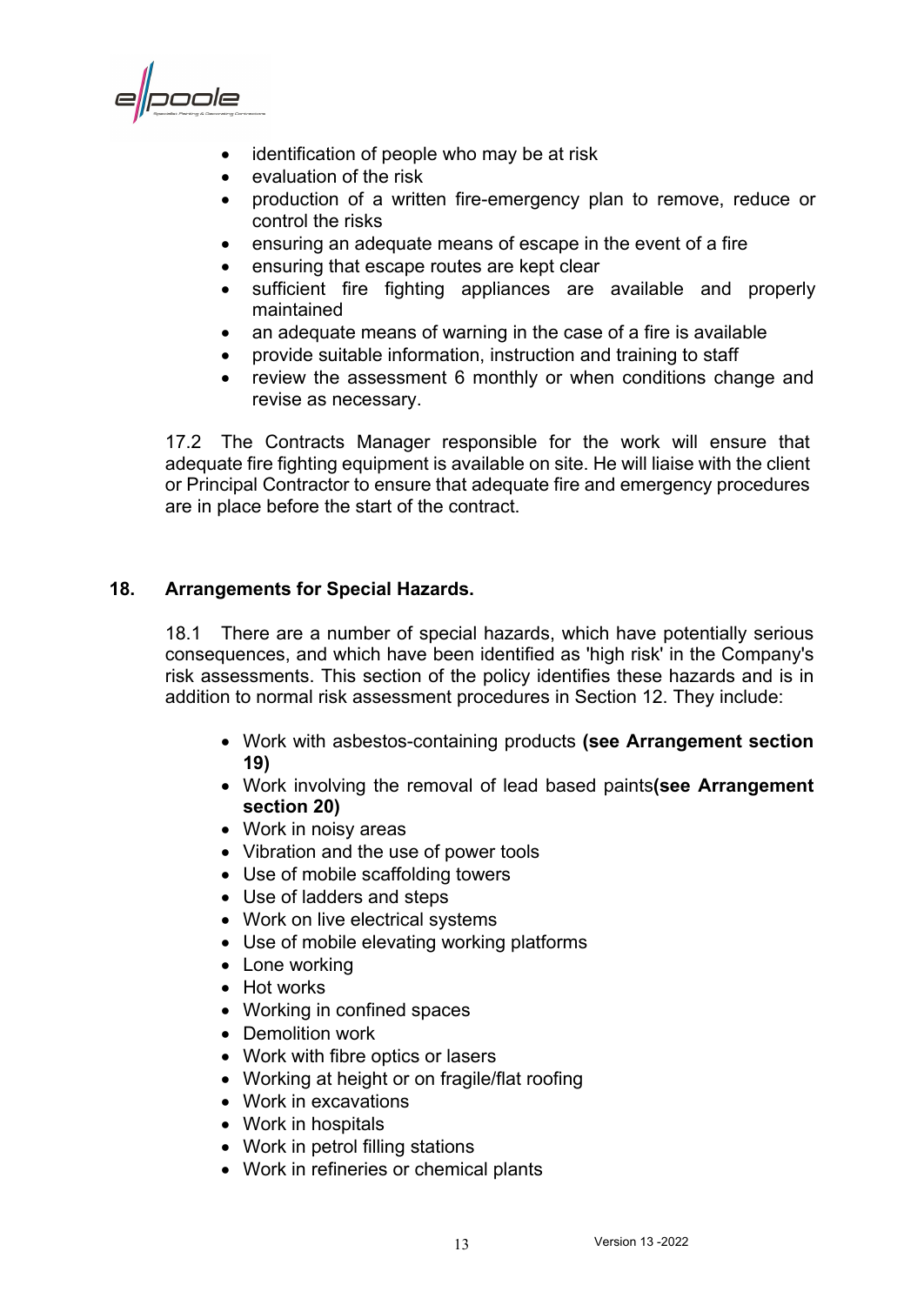poole

- Work on sewage or waste disposal sites
- Work on school premises
- Working airside at airport sites

18.2 These activities will require a specific risk assessments to be made prior to the commencement of work. The Contracts Managers will have the responsibility for making these specific risk assessments. Further information on standard precautions is given below.

18.3 The client may operate a 'permit to work' system to govern our activities in situations where our work interfaces with his operations. This will need to be considered when we are carrying out risk assessments.

18.4 All those to be involved in the work will be made aware of the control measures for the identified risks and any procedures to be followed.

18.5 Noise at work is subject to the Control of Noise at Work Regulations 2005. Noise assessments will be made as required by the Regulations when the noise action levels are likely to be reached. Noise is not normally an issue when carrying out normal type of work. It is not considered that noise levels will exceed the first action level during a normal working day. When excessive noise levels are encountered they are usually either of short duration or client generated. We have never undertaken work that has necessitated detailed noise assessment however our employees are issued with suitable hearing protection to BS EN 352-1 and noise is considered when carrying out any risk assessment for work being undertaken. Instructions for safeguarding hearing will be given to employees as appropriate by the Health and Safety Co-ordinator.

18.6 Mobile Scaffold Towers, are only to be erected, altered, or dismantled by competent persons and in accordance with the manufacturer's instructions. In this instance possession of a valid PASMA certificate will be the only acceptable proof of competence. The relevant Supervisor must inspect all towers after they have been erected or adapted and before first use to ensure that they are suitable for the work to be carried out. No mobile tower may be used unless it has been inspected on site after being erected and within the previous seven days. A record is to be made by the relevant Supervisor in accordance with the Work at Height Regulations. Mobile towers are not to be used in the vicinity of overhead electric lines.

18.7 Ladders and Step Ladders will only be used as working platforms for work of short duration and low risk, or where there are existing site features that cannot be altered to permit the use of other means of access. Steps and ladders will be used in accordance with the guidance found in HSE Guidance *HSG 150 – Health and Safety in Construction, and INDG402 Safe use of ladders* and only after the risks and suitability for the operation have been assessed.

18.8 Mobile Elevating Working Platforms (MEWP's) may only be operated by suitably trained and competent persons. In this instance possession of a valid and appropriate IPAF certificate plus familiarisation training on the machine in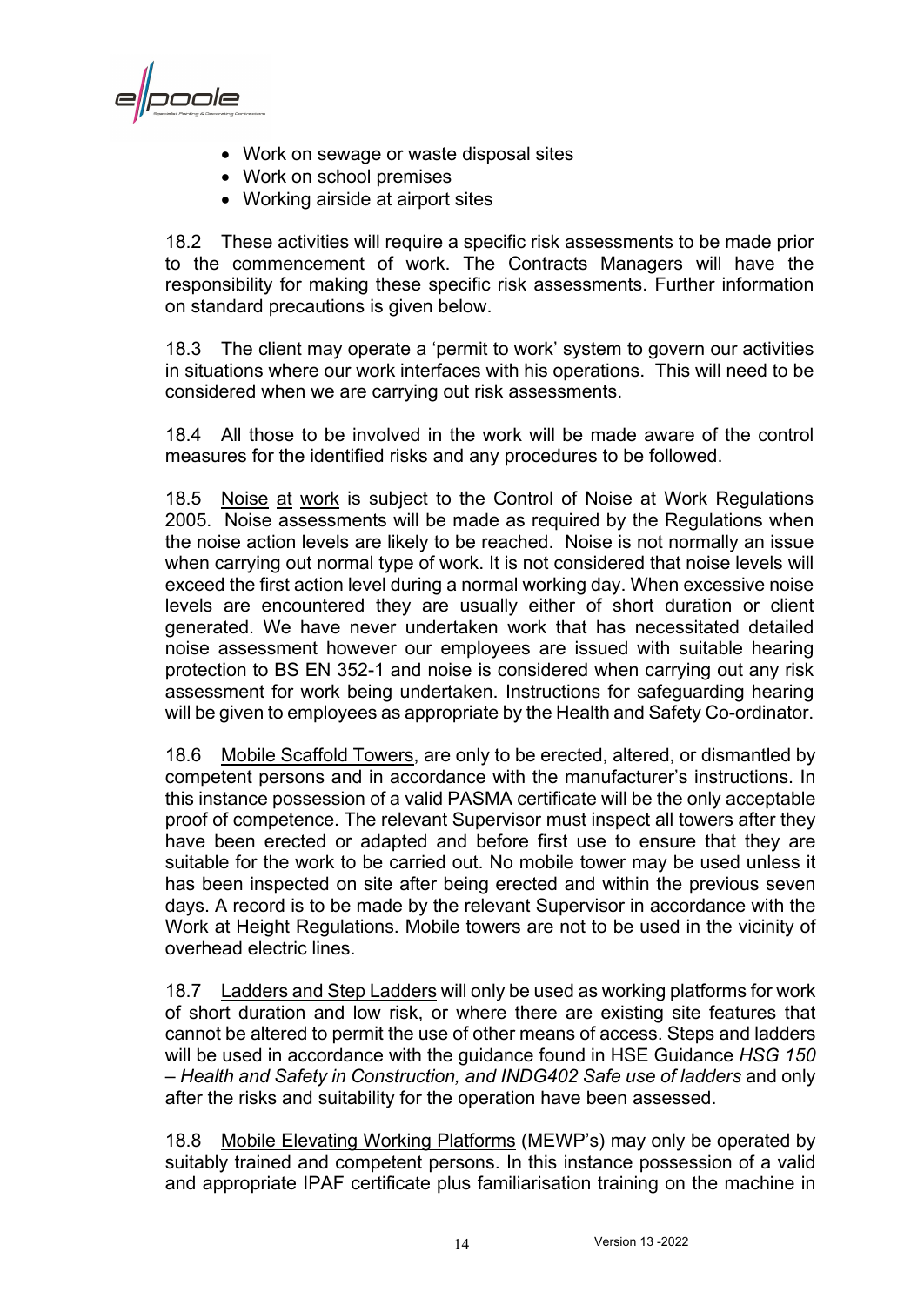

use will be the only acceptable proof of competence. Manufacturer's instructions must always be followed. MEWP's must have been subject to a thorough examination during the previous six months, and must be inspected at least every seven days while in use. Before use the ground upon which a MEWP is to operate must be checked for suitability. MEWP's are not to be used in the vicinity of overhead electric lines.

18.9 Lone working will only be allowed after a risk assessment has been carried out to assess the nature of the work, the workplace and the specific risks to the lone worker. Where it is not possible for the work to be done safely by one person, arrangements will be made to provide back up and assistance. All employees who work alone will be given instruction and training on recognising the risks, the precautions to be taken and the procedure for requesting assistance. Lone working will not be allowed where there is any significant risk of exposure to live conductors.

18.10 Work at height and work on flat roofs will only be carried out where it is not reasonably practicable to carry out the work otherwise than at height. Specific risk assessments will be carried out for all such work and will only be undertaken by competent people. The work must be properly planned and supervised to ensure that it is carried out in a safe manner. Work equipment enabling work at height to be carried out will always be selected on the basis that collective protection measures will be given priority over personal protection measures and account will be taken of any other relevant factors that may affect safety such as the location of the work, ease of access, consequences of a potential fall, the duration and frequency of use, emergency rescue/evacuation and any additional risks posed by the selection of a particular item of work equipment. Edge protection will always be provided where practicable when there is a risk of personal injury as a result of falling. Where it is not reasonably practicable to provide edge protection, other collective protective measures such as soft landing systems will be used. Finally, where these are not practicable personal fall arrest and or restraint equipment must be used. The advice of the Health and Safety Co-ordinator should be obtained before work starts if there is any doubt about the precautions required in particular circumstances. Roof work will be carried out in accordance with the guidance contained in HSG 33 – *Health and Safety in Roofwork.*

18.11 Work in Hospitals is to be carried out in strict accordance with risk assessments, safety plans and hospital rules. Hospital rules relating to the use of mobile phones and other equipment will be observed at all times. Where our work can affect the functioning of the hospital, the client's requirements are to be complied with, and their permit to work system will be followed. Priority must be given to hospital work, restrictions on access are to be respected, and a cooperative and polite attitude is to be maintained.

18.12 Work in Schools is to be carried out in strict accordance with risk assessments, safety plans and school rules. No work is to commence until the liaison officer for the school has been contacted and the content and sequence of work has been agreed. Where work is other than of short duration, regular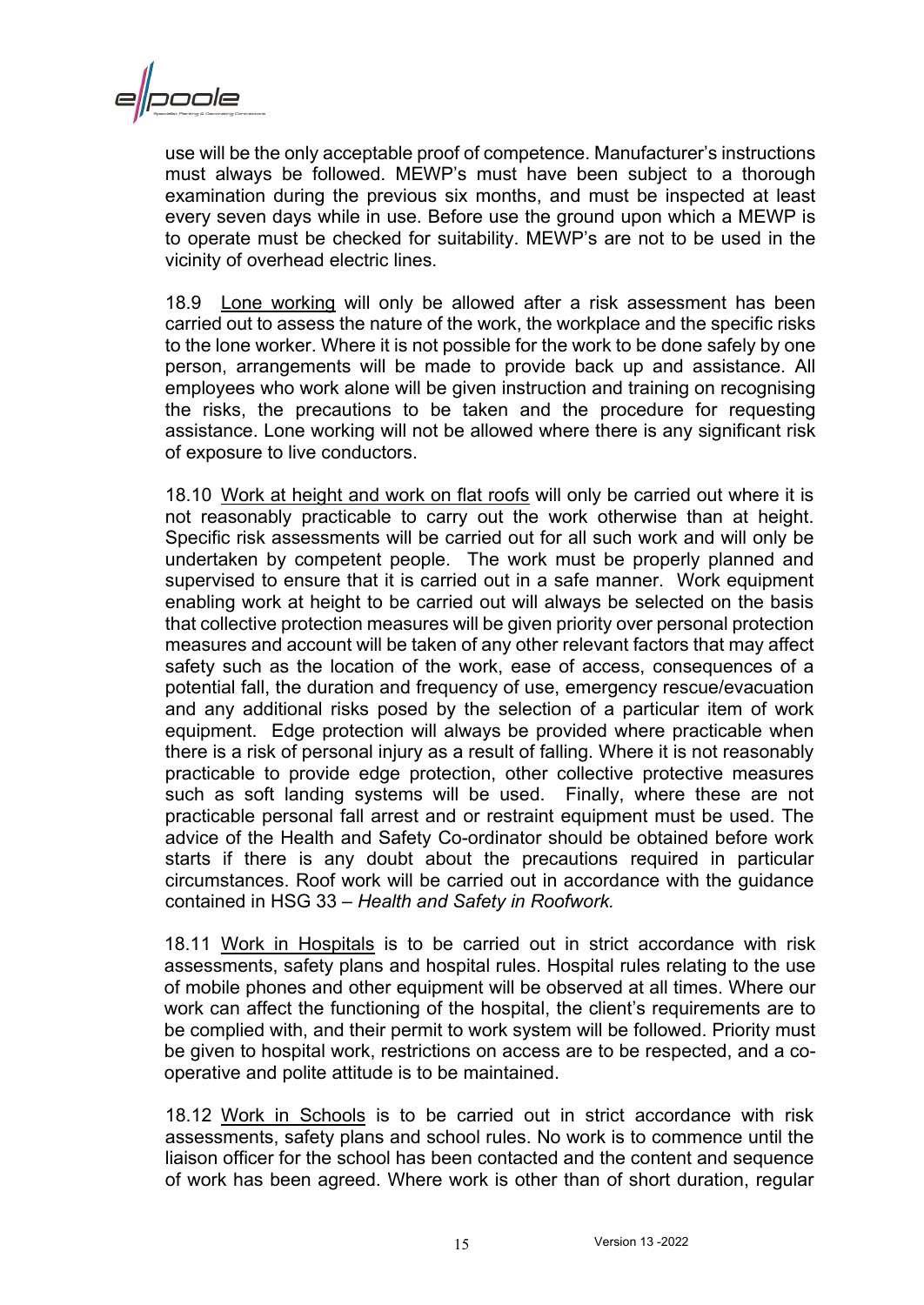

liaison meetings are to be programmed with the school liaison officer to coordinate the work. All work is to be carried out bearing in mind the additional risks, which exist by virtue of pupils' immaturity and lack of understanding. In particular all work is to be carried out in a tidy and workmanlike manner and no incomplete work or any equipment is to be left unattended at any time.

18.13 Working airside presents risks to those working for the Company or on our instructions and also to other parties engaged in the conduct or management of air operations. Working airside will always be subject to specific risk assessment before work commences. The risk assessment will identify work methods and procedures that comply with the rules of the airport authorities. No work is to be carried out without the appropriate authorisation from the airport authorities and their procedures and rules are to be obeyed at all times. Rules regarding vehicle safety and work equipment safety and operation, and use of personal protective equipment are to be followed without exception.

18.14 Vibration at Work is subject to the Control of Vibration at Work Regulations 2005. Where mechanical equipment generating vibration is in use, information with be obtained from the manufacturers on the vibration emitted by the equipment (as required under Supply of Machinery Regs 2011). This information will be fed into the HSE HAVS calculator and the HSE ready reckoner to evaluate the "exposure points".

Where the calculator indicated that the action value may be exceeded, work will be managed to ensure that any exposure is minimised. This will include work rotation. Records will be maintained for all activities and operatives where it is identified that HAVS is an issue. Under no circumstances will work above the action value take place without a management plan to minimise exposure. This plan will adequately demonstrate that exposure will be minimised and that the limit value will not be reached.

#### <span id="page-18-0"></span>*19. Asbestos*

The Company recognises that the nature of its work means that it will frequently be working in non-domestic premises that are subject the Control of Asbestos at Work Regulations 2012. The Company will ensure, therefore, that:

- All employees will receive asbestos awareness training in accordance with the Control of Asbestos at Work Regulations 2012 ACOP-Regulation 10 Information, Instruction and Training.
- After the initial asbestos awareness training, refresher and update training will be provided on a regular basis-at least annually.
- A safe system of work is in place prior to any works commencing. A precursor to this will be to ensure that the duty holder has had the appropriate level of survey carried out as part of the pre-construction information plan and that E Poole Ltd have been provided with the results of that survey.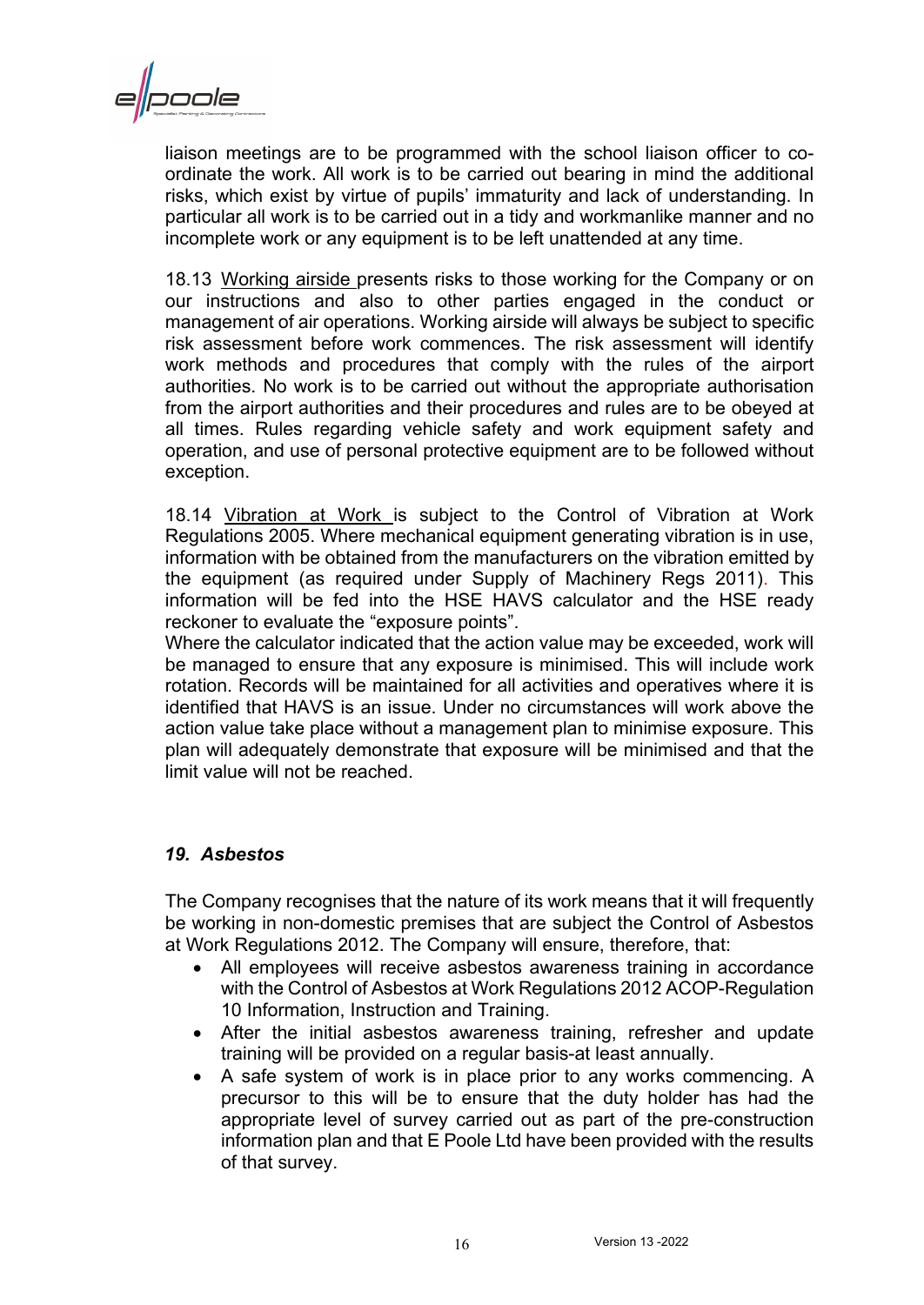poole E

- Employees will be instructed that work is not to commence until they have received instruction on and confirmed their understanding of the safe system of work.
- During training specific attention will be given to the recognition of asbestos containing products and what to actions to take if asbestos or suspected asbestos products are discovered during the course of their works.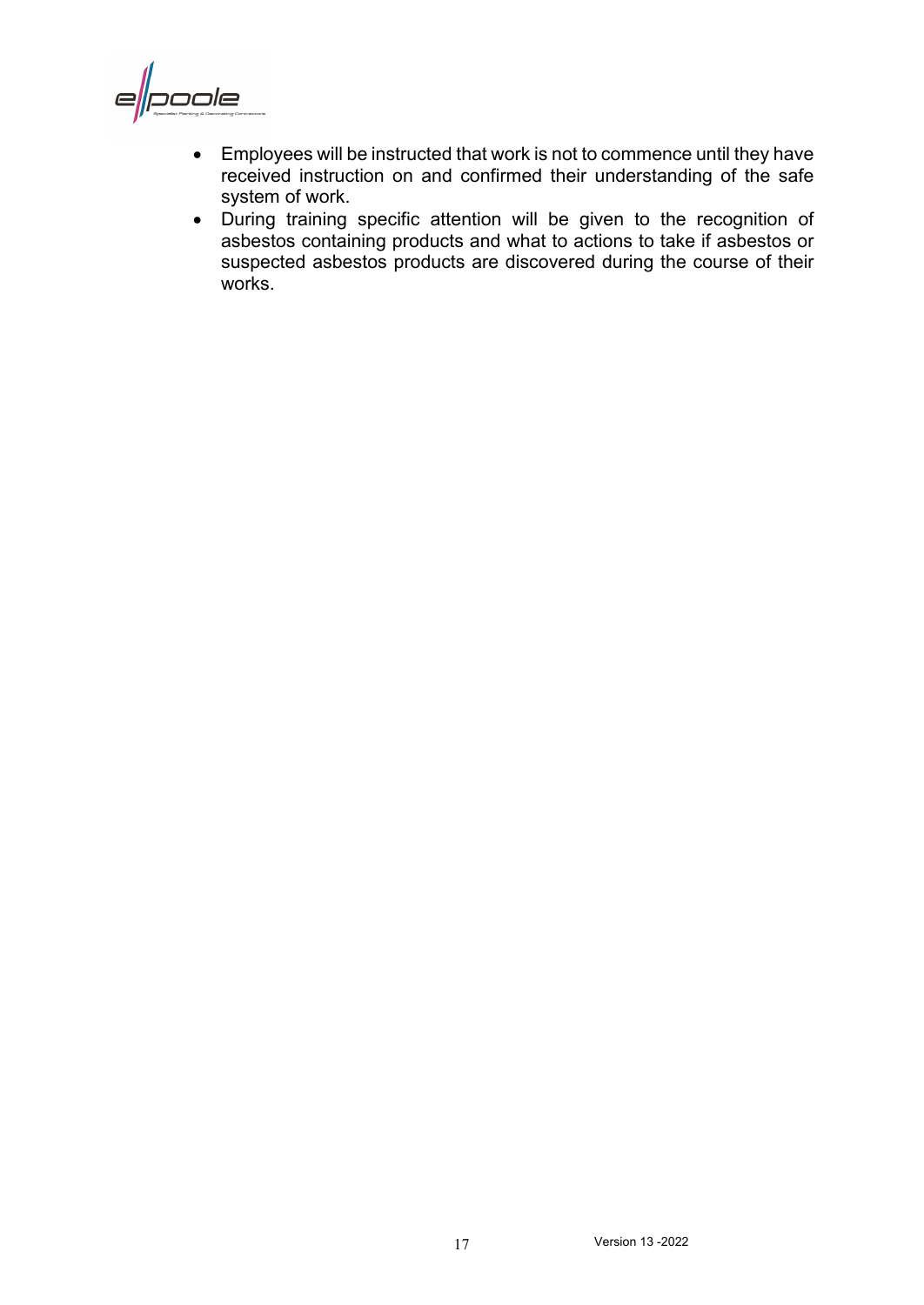ode

#### <span id="page-20-0"></span>*20. Lead*

The company recognises that there may be circumstances where removal of lead-based paints is an integral part of a contract. These activities will be covered by the Control of Lead at Work (CLAW) Regulations 2002 and its accompanying ACOP.

In order to ensure its compliance with the regulations and the ACOP the company will

- Ensure all employees who are likely to be involved in lead paint removal receive a copy of the HSE leaflet INDG305-Lead and You
- Ensure that regular blood samples from each individual who may be involved with work involving removal of lead based paints are taken and the results monitored and placed on their file
- Ensure that any employee whose analysis shows a level above the "suspension" levels detailed in the CLAW Regulations is not allowed to work in an area where removal of lead based paints is required.
- Ensure that a suitable and sufficient risk assessment is carried out in accordance with regulation 5 of the regulations by competent persons
- Ensure that only persons engaged in removal of the lead-based paints are in the working area
- Ensure that the removal process used minimises the risk of exposure
- Ensure that enough supplies of appropriate PPE are available to operatives and that, where necessary, laundry facilities are provided
- Ensure that, where necessary, suitable RPE is provided. This RPE will be selected using the HSE guidance note HSG53-RPE at Work
- Ensure that suitable washing facilities are available to minimise the risk of ingestion through a high standard of hygiene.

#### <span id="page-20-1"></span>*21. Health Surveillance*

The company recognises its duty under regulation 6 of the Management of Health and Safety at Work Regulations 1999 to provide its employees with such health surveillance as is appropriate to the risk to their health and safety when at work.

The company will evaluate its health surveillance requirements using the recommendations provided in the HSE guidance note HSG61.

In this regard the risk assessments carried out by the company will identify:

- If there is an identifiable disease or adverse health condition related to the work concerned.
- If valid detection techniques are available to detect indications of the disease
- There is a reasonable likelihood that the disease or condition may occur under the conditions of work
- If surveillance is likely to further the protection of the health and safety of the employees to be covered.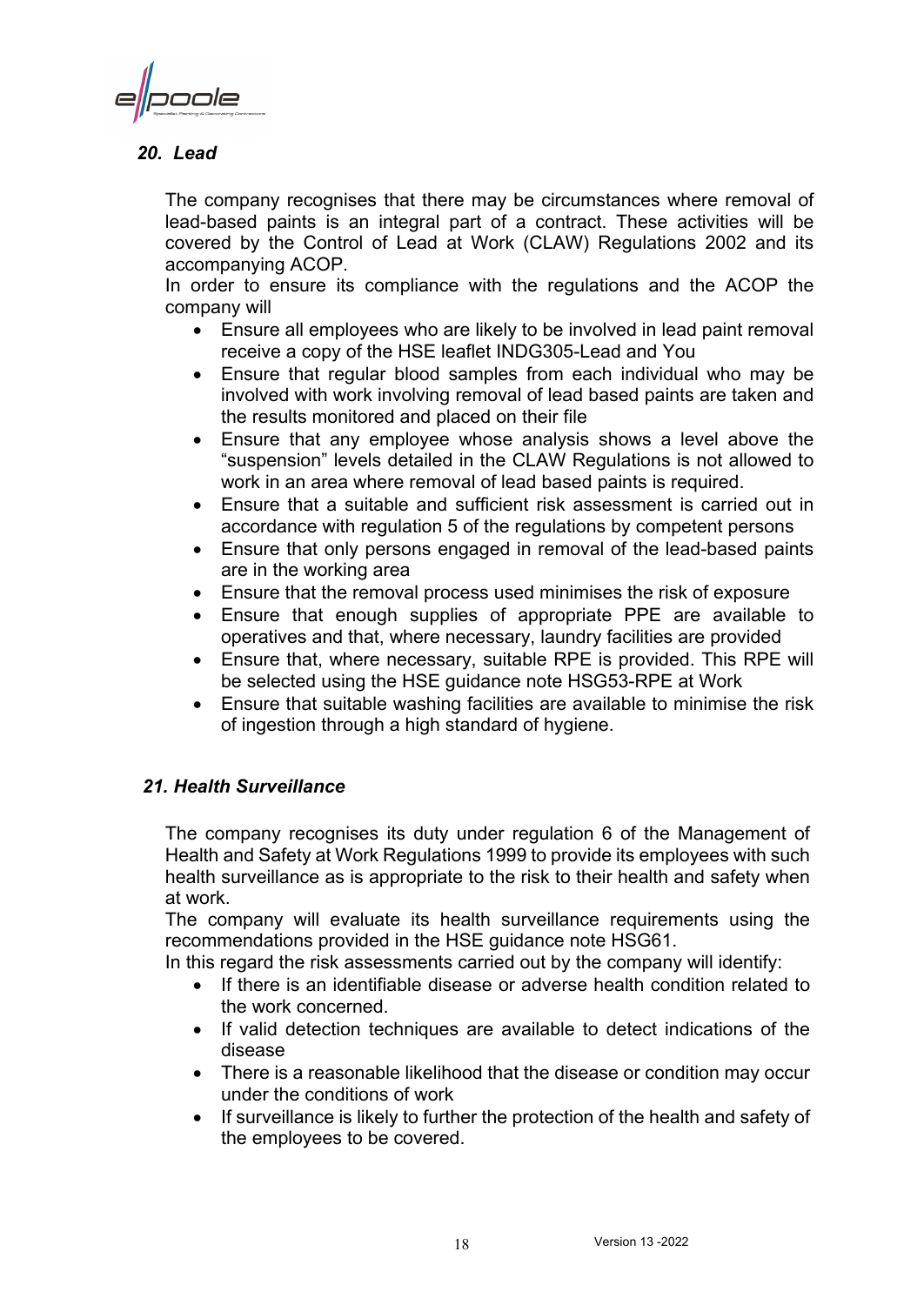poole

All employees will complete a Tier 1 baseline health and Safety assessment via a self-completed questionnaire. This questionnaire will be placed on their confidential personnel record.

Thereafter a Tier 2 annual health and safety questionnaire will be completed by each employee and the record placed on their personnel file.

During the time between the completion of the tier 1 assessment and the tier 2 assessment each employee will be visited by the company safety advisor who will conduct a confidential interview to establish whether there have been any changes to the information supplied in the tier 1 assessment specifically related to work activities.

Where required by the results of the questionnaire, tier 3 surveillance by an appropriately qualified medical person will be instigated.

Those employees concerned, plus their safety or other representatives, will be given an explanation of the nature and frequency of such health surveillance by a Responsible Person appointed by the Company.

They will also be afforded the opportunity to comment and, where required, have access to an appropriately qualified practitioner for advice.

Where health surveillance is appropriate it will be maintained throughout the employee`s employment.

A copy of the health surveillance assessment will form part of each employee`s employment record and be retained for a period of 40 years.

#### <span id="page-21-0"></span>*22. Stress.*

22.1 The Health and Safety Executive defines stress as *"the adverse reaction people have to excessive pressure or other types of demand placed on them".* The company recognises that workplace stress can affect the health and safety of all employees and also recognises the need to identify and reduce the potential for workplace stressors occurring as a result of workplace and other influences. All employees are encouraged to raise issues of concern about stress with the Health and Safety Co-ordinator who will take all such matters seriously and arrange for the appropriate support as circumstances dictate.

#### <span id="page-21-1"></span>**23. Company vehicles.**

23.1 The Company will maintain company vehicles at intervals recommended by the manufacturers. Drivers are responsible for reporting any defects that are hazardous to passengers or could render the vehicle not roadworthy. It is the driver's responsibility to ensure that loads are properly secured and the vehicle is not overloaded. Drivers of company vehicles are expected to drive in a safe and considerate manner. Drivers who fail to comply with the provisions of the Road Traffic Act will be subject to disciplinary action.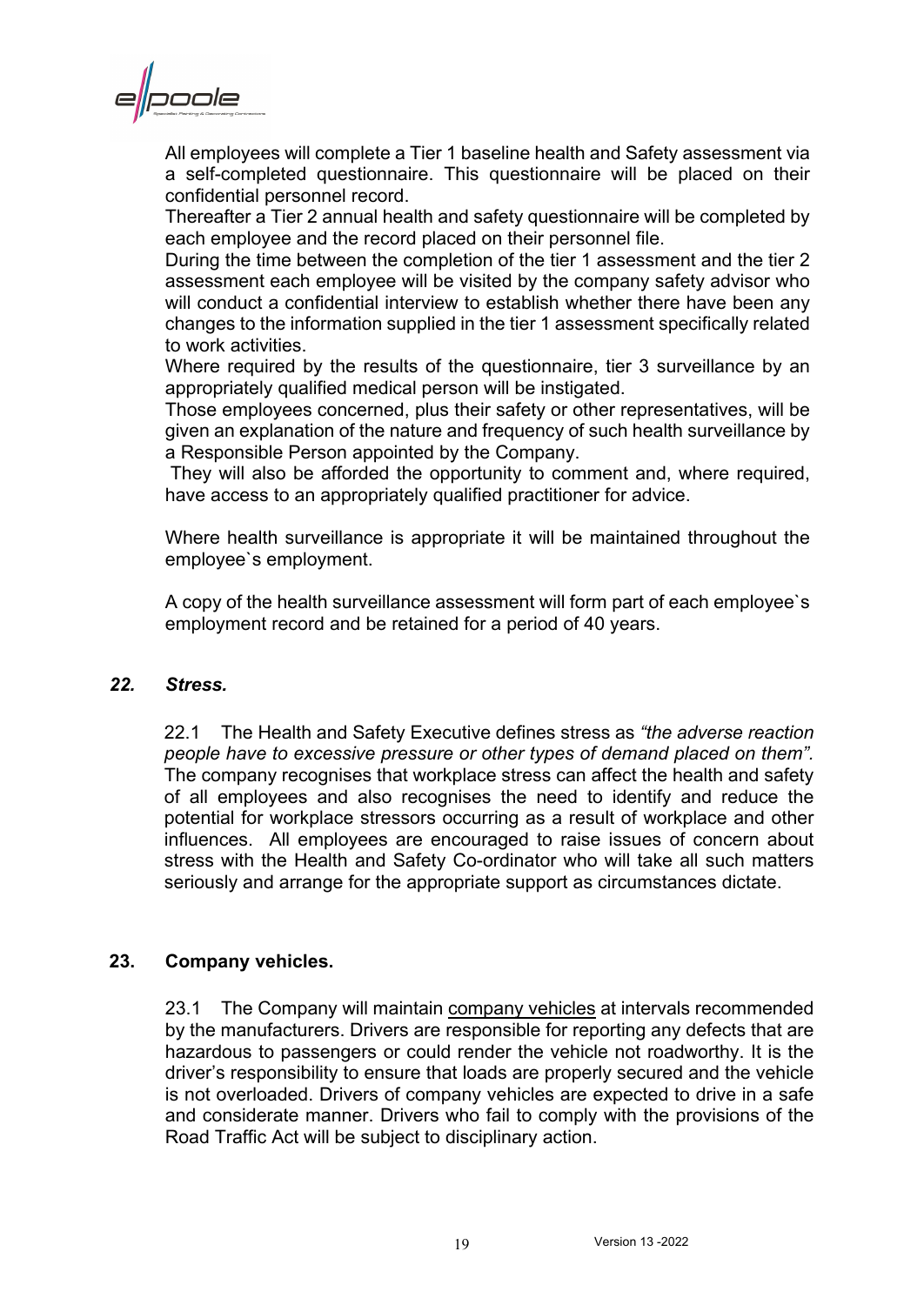cole

23.2 Under no circumstances must hand-held mobile telephones be used whilst driving a company vehicle. All drivers must pull over to the side of the road and switch off the engine before either answering or making calls. Handsfree kits may be used at the driver`s discretion but calls should be kept as short as possible and drivers should not allow themselves to be distracted.

#### <span id="page-22-0"></span>**24. Smoking**

24.1 In accordance with The Health Act 2006, it is the policy of this company that all our employees have a right to work in a smoke-free environment.

24.2 Smoking is prohibited in all enclosed and substantially enclosed premises in the workplace and in company vehicles.

24.3 It is expected that other employers or persons controlling premises where company employees may be working will comply with their duty in enforcing this legal requirement. Employees should contact the Health and Safety Coordinator or the Contracts Manager responsible for the work in a situation where the prohibition is not being observed.

#### <span id="page-22-1"></span>**25. Environmental impact.**

23.1 The Company recognises that its activities may have environmental implications, and therefore pursues a policy designed to minimise environmental damage. The Company's operations will be managed and organised so as to reduce so far as is reasonably practicable environmental damage caused by noise, dust and damage to groundwater and drainage systems. In pursuance of this policy, environmental considerations will be taken into account in tendering.

#### <span id="page-22-2"></span>**26. Information for employees and others.**

26.1 Other contractors and clients will be given a copy of this Policy Statement on request.

26.2 Employees will be asked to read this Policy Statement on joining the Company as part of their induction training. Their attention will also be drawn to the generic risk assessment system.

26.3 Employees will be advised by the foreman responsible for the work of risks drawn to the Company's attention by other employers sharing a particular workplace.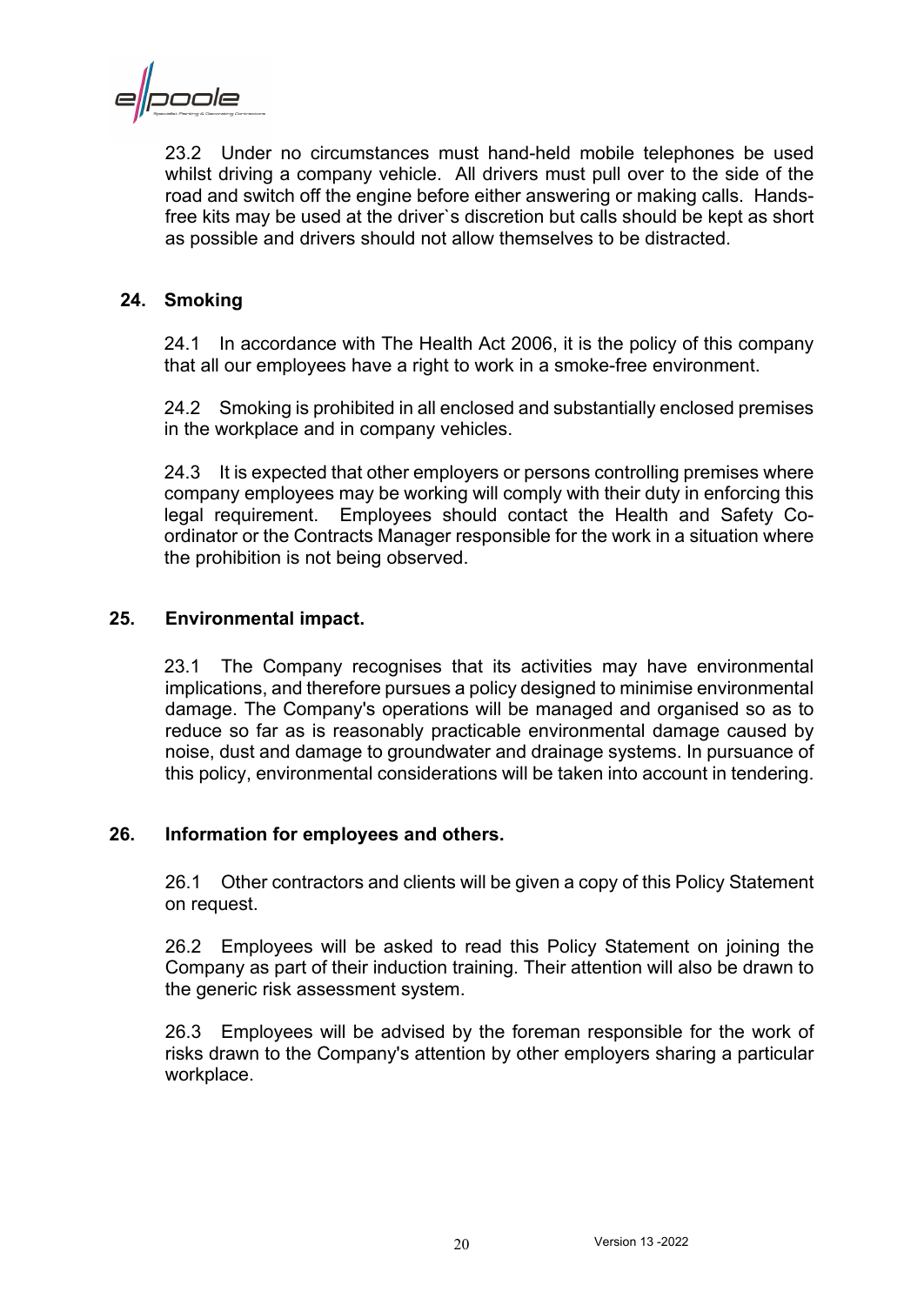ode

#### <span id="page-23-0"></span>**27. CDM compliance and Design safety.**

E Poole Ltd normally carries out the role of contractor when carrying out work under the CDM Regulations 2015. To ensure it complies with its duties the company will:

27.1 Ensure the client is aware of their duties and that a CDM Coordinator has been appointed.

27.2 Satisfy themselves that they and anyone they employ are competent and adequately resourced. In this respect they will:

- maintain a training matrix for all employees
- maintain a register of approved sub contractors who have demonstrated their competence in accordance with the requirements of the CDM Regulations 2015. In practice this means showing they have the required levels of skill, knowledge, training and experience.

27.3 Plan, manage and control their work so that workers under their control are safe from the start of their work on site.

27.4 Ensure any contractors they appoint are informed of the minimum amount of time which will be allowed for them to plan and prepare before starting work

27.5 Provide workers under their control (including self-employed) with any necessary information, including relevant aspects of other contractors work which they need to work safely, to report problems or to respond appropriately in an emergency. This may include an E Poole induction in addition to that provided by the Principal Contractor.

27.6 Ensure that the welfare requirements of the CDM Regulations schedule 2 are available to their employees and, if necessary, make appropriate representations to the Principal Contractor

27.7 Cooperate with others and coordinate their work with others on the project and comply with any reasonable request from the principal contractor and with any relevant rules in the construction phase plan.

27.8 inform the principal contractor of any problems with the plan or risks identified in their work that have significant implications for the management of the project.

27.9 tell the principal contractor about accidents and dangerous occurrences.

27.10 Provide information for the health and safety file.

27.11 Ensure the workforce is properly consulted on matters of their health and safety.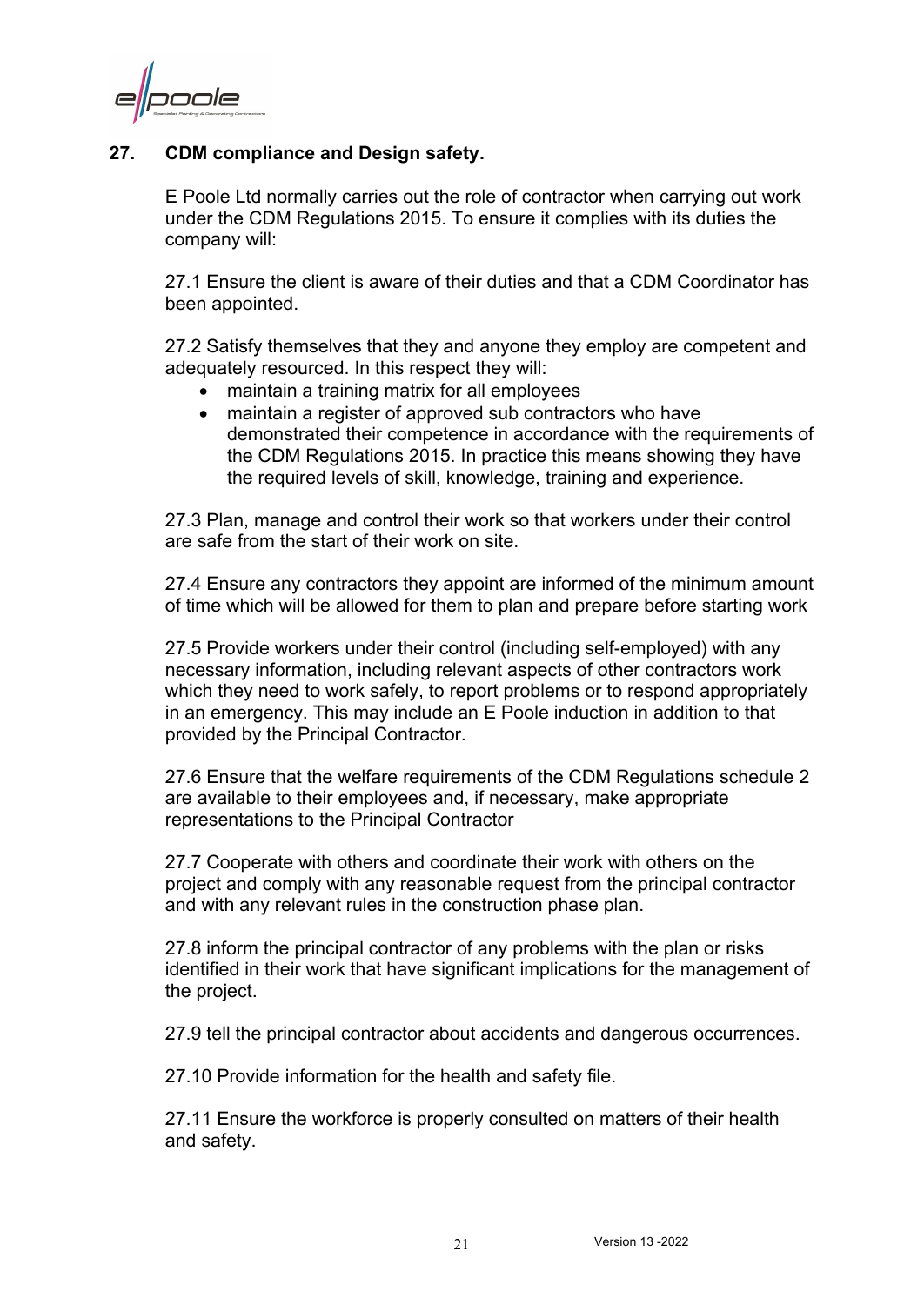pole

27.12 Obtain specialist advice when planning any high risk works or works not normally encountered during our day to day practices.

#### <span id="page-24-0"></span>**28. Covid-19**

The Coronavirus pandemic requires employers to complete a covid-19 risk assessment and ensure that their workplace or others are "covid-19 secure". Therefore, Epoole take the following action and precautions:

- Complete and regularly review our own Covid-19 risk assessment.
- Request copies of Clients Covid-19 risk assessment and ensure their sites or premises are "Covid-19 secure".
- Follow and adhere to the most recent and up to date government and industry advice.
- Insist anyone working for the company or living with someone who displays symptoms to self-isolate in accordance with the latest government guidance.
- Ensure our staff maintain high levels of personal hygiene and keep our work areas clean.
- Ensure there are hand washing and welfare facilities on all our projects.
- At all times, follow the latest industry, CLC, HSE and Government guidance.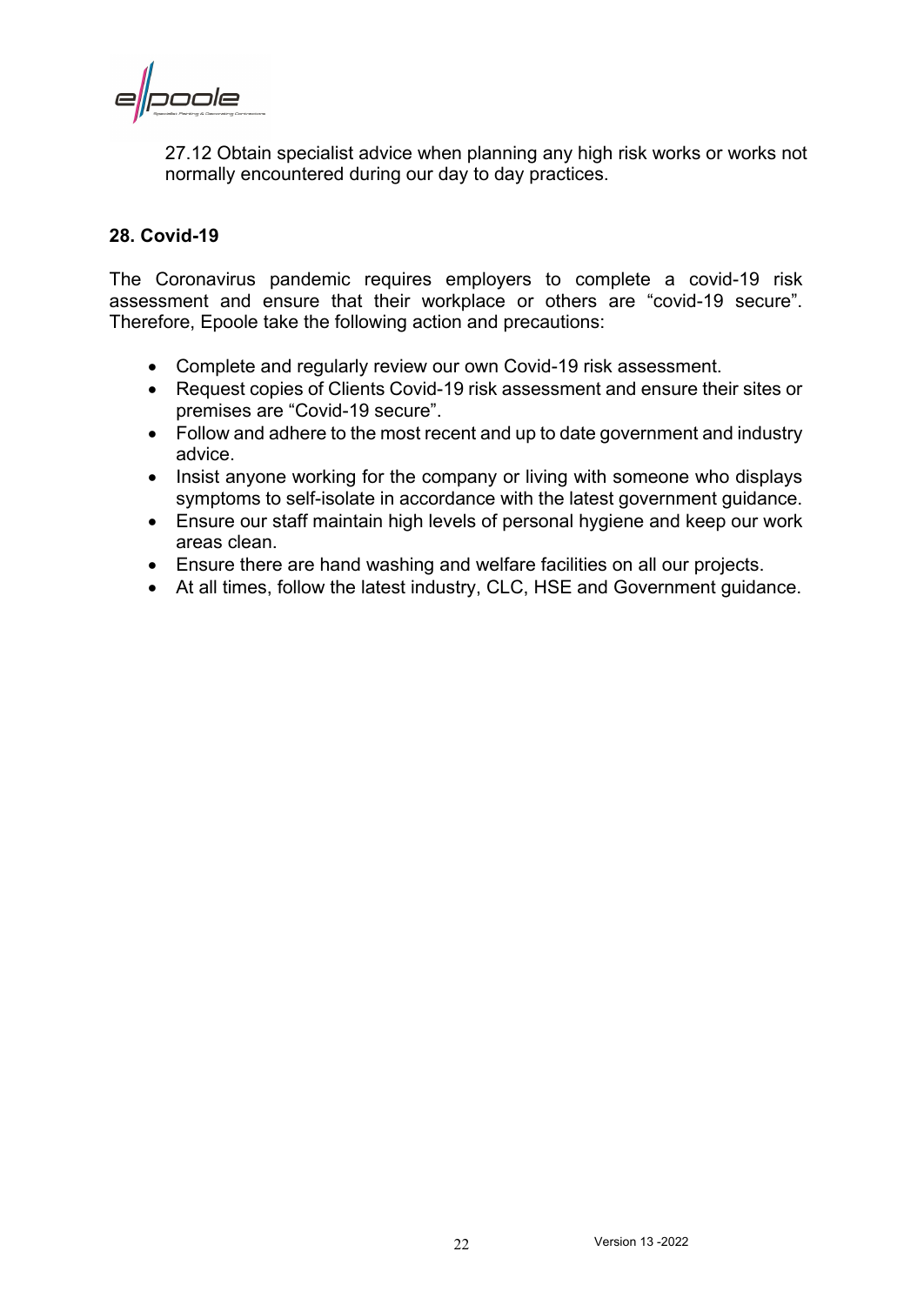

# **E Poole & Company Ltd**

#### **APPENDIX 1 – ORGANISATION CHART**

<span id="page-25-0"></span>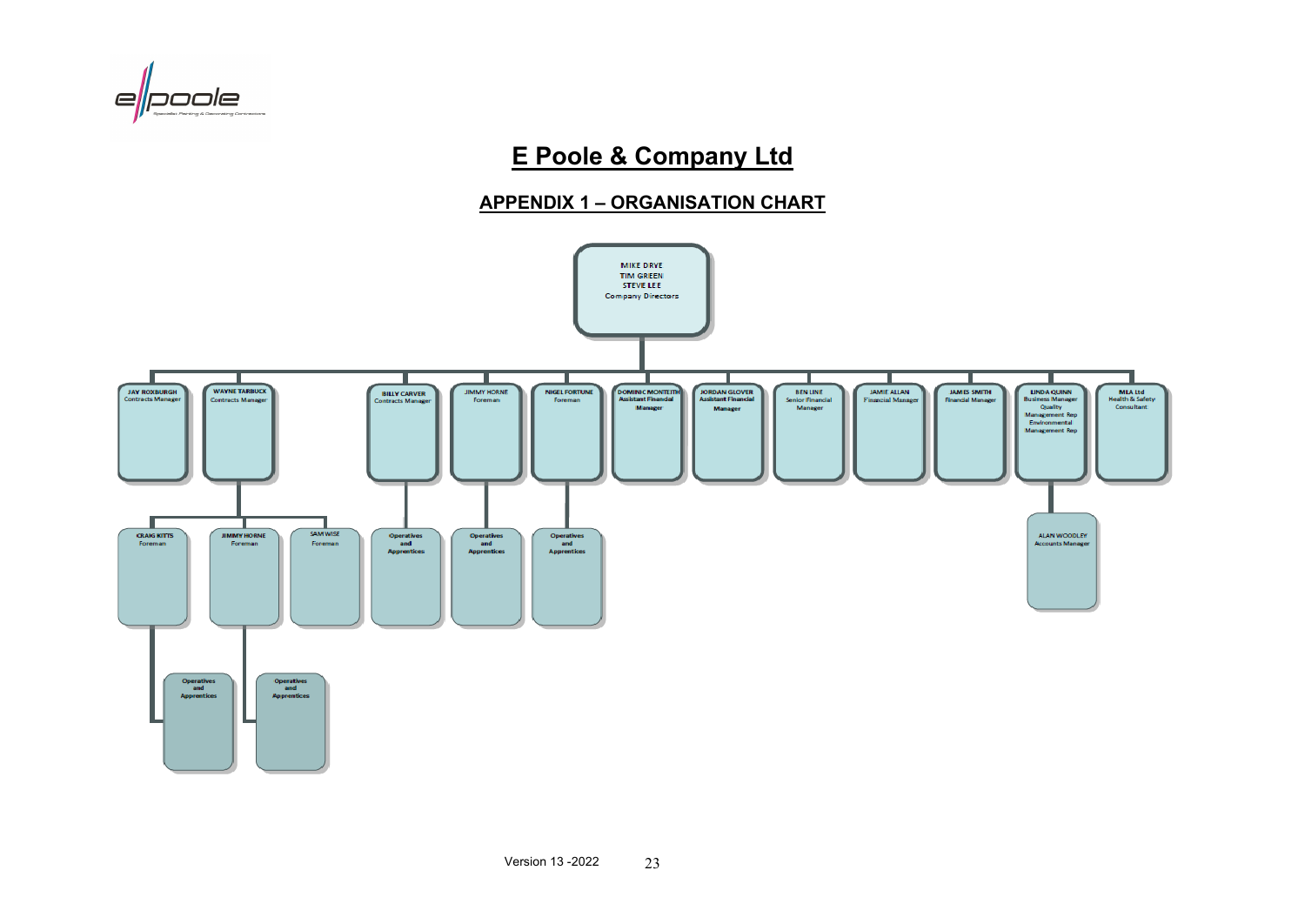poole

# E Poole & Company Ltd

#### **SAFETY POLICY STATEMENT**

#### **APPENDIX 2**

#### **RESPONSIBILITIES**

<span id="page-26-1"></span><span id="page-26-0"></span>This Appendix to the Safety Policy details the responsibilities for safety at all levels of management and operatives. In all cases where responsibility is felt to be unclear, the advice of Mr M. Drye should be obtained.

a) Mr T. Green, Construction Director with responsibility for **for health and safety** will:

i. initiate, administer and interpret the effective implementation of the Company Health and Safety Policy.

ii. arrange for funds and facilities to meet the requirements of the Policy.

iii. have an understanding of the application of the Health and Safety at Work etc. Act 1974 and the Management of Health and Safety at Work(Amended) Regulations 2006, and a general knowledge of the Electricity at Work Regulations 1989, the Construction (Design and Management) Regulations 2015, and relevant Regulations and Codes of Practice.

iv. be aware of changes in legislation which affect the Company.

v. promote the safe conduct of work generally, and review the performance of the Company in relation to its health and safety objectives and safety policy arrangements annually.

vi. ensure that the Company safety policy and all generic risk assessments including COSHH assessments are reviewed at annual intervals, or following receipt of information indicating that a review may be needed after a shorter period.

vii. take responsibility for the design function within the Company as it relates to health and safety issues and compliance with the Construction (Design and Management) Regulations 2015.

viii. set a personal example, including the wearing or use of protective clothing or equipment as appropriate on site visits.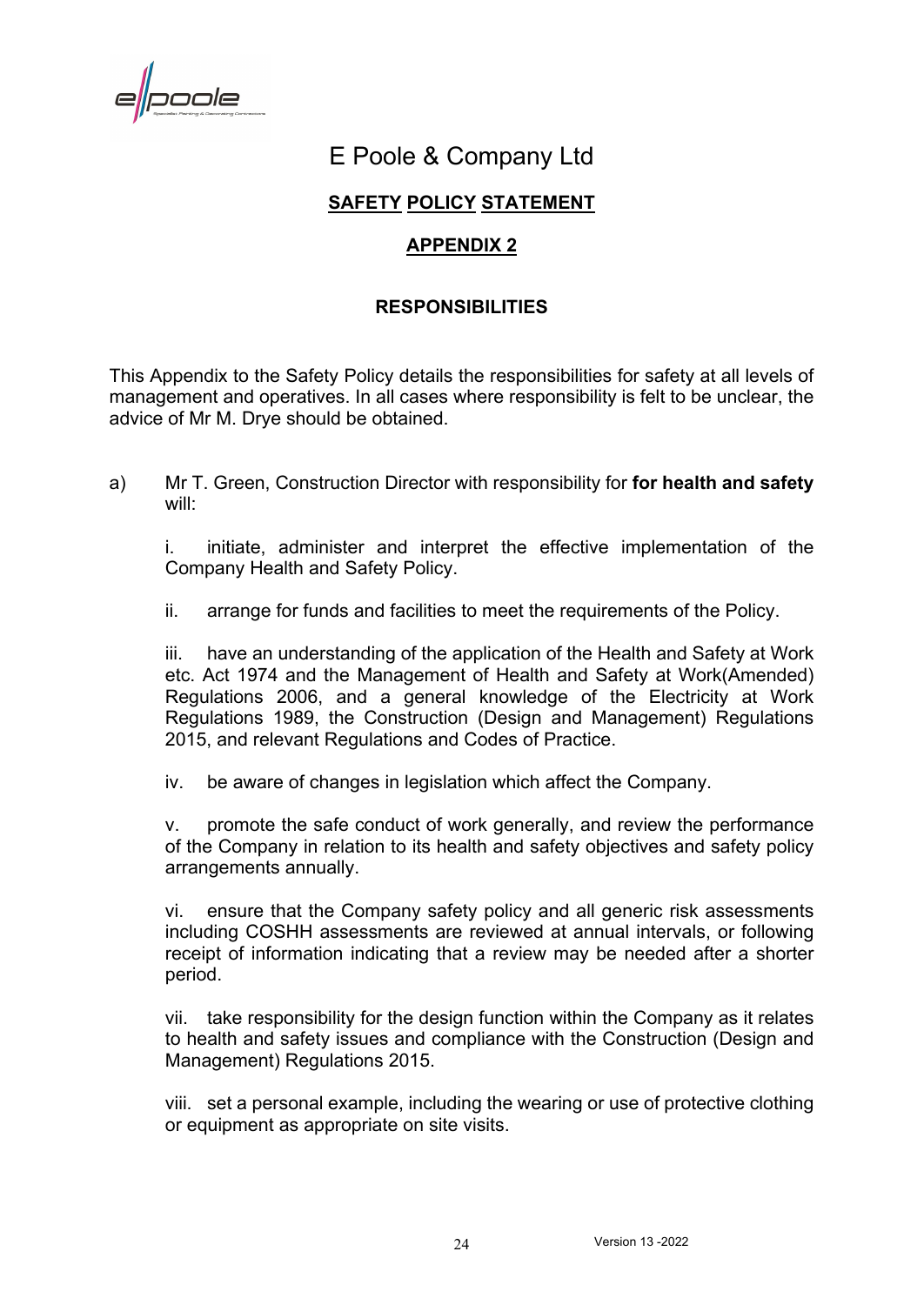naale

#### b) **L.Quinn, as the Health and Safety Co-ordinator** will:

i. understand the application of the Health and Safety at Work etc. Act 1974 and the Management of Health and Safety at Work Regulations 1999, and a general knowledge of the Electricity at Work Regulations 1989, the Construction (Design and Management) Regulations 2015, and other relevant Regulations and Codes of Practice.

ii. co-ordinate health and safety information and disseminate such information throughout the Company, in her position as appointed competent person under the Management of Health and Safety at Work Regulation 1999.

iii. respond to suggestions or comments on ways in which Company health and safety performance can be improved.

iv. review training needs at all levels within the Company at regular intervals and ensure records of health and safety training are maintained.

v. ensure employees, contractors and sub-contractors are competent and carry out formal vetting where necessary.

vi. carry out induction training for young persons and ensure adequate levels of supervision and training.

vii. hold all the company's health and safety documentation including those concerned with accidents, dangerous occurrences and notifiable diseases and conditions.

viii. be responsible for making direct telephone and written notifications as above, and retaining copies on file.

ix. investigate serious accidents and dangerous occurrences.

x. ensure that the Office, vehicles and when necessary sites are supplied with necessary first-aid equipment and facilities.

xi. ensure that all users of products and articles supplied or hired for use at work shall be made aware of any relevant information and instructions which may be provided by a manufacturer or supplier.

xii. ensure that the company's fixed electrical installations and wiring are inspected in accordance with the requirements of the Institute of Electrical Engineers Wiring Regulations, 17th Edition

xiii. ensure that all work equipment is properly maintained and appropriate records kept.

xiv. carry out generic risk assessments as required by Regulations for general and specific risks and for manual handling operations to which Regulations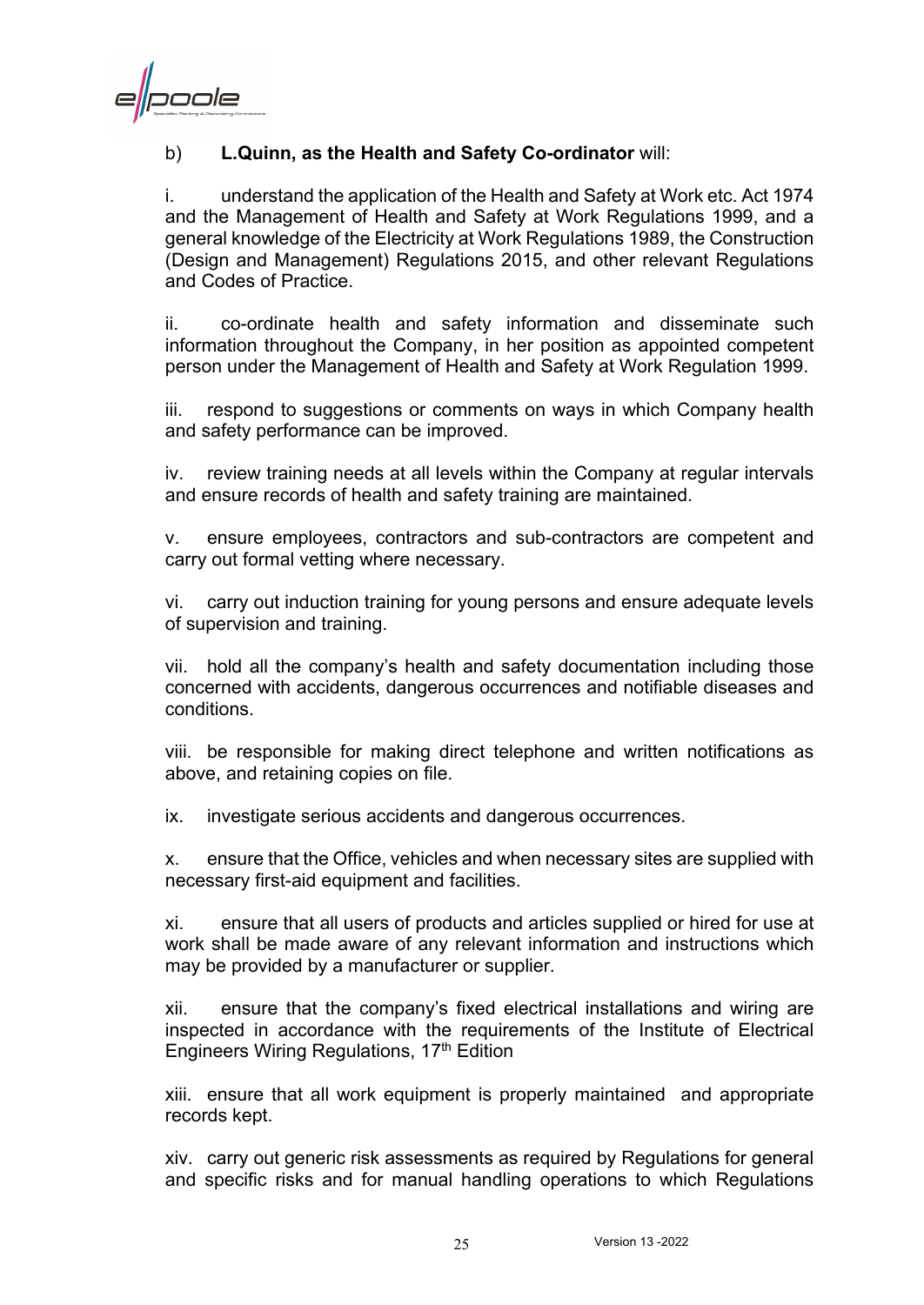

apply, also being available to give advice on precautions and control measures necessary in particular circumstances such as work at heights, work with asbestos-containing materials, and work in noisy areas.

xv. review the Company safety policy and all generic risk assessments including COSHH assessments at annual intervals, or following receipt of information indicating that a review may be needed after a shorter period and report to the Managing Director ways in which the Company's safety performance can be improved.

xvi. ensure that all users of plant and equipment are given sufficient training to operate such plant and equipment safely.

xvii. identify and record assessments of manual handling operations that have a risk of injury to company employees.

xviii. be responsible for making risk assessments of work in the Office, including those for display screen equipment in the Office.

xix. identify personal protective equipment needs and ensure that suitable equipment is provided and used as required by risk assessments.

xx. carry out COSHH risk assessments as required by Regulations for products used by or generated as a result of Company work.

xxi. carry out fire risk assessments and ensure adequate fire and emergency precautions are in place at the company offices.

#### c) **The Directors, Health and Safety Co-ordinator and Contracts Managers, when responsible for contracts** will:

i. understand the application of the Health and Safety at Work etc. Act 1974 and the Management of Health and Safety at Work 1999, and a general knowledge of the Electricity at Work Regulations 1989, the Construction (Design and Management) Regulations 2015, and other relevant Regulations and Codes of Practice.

ii. attend site meetings where health and safety matters are discussed, and organise sites so that work is carried out to the required standard of health and safety with minimum risk to persons, equipment and materials.

iii. determine at the project planning stage and establish at the commencement of work:

- the most appropriate order and method of working
- the provision of welfare and sanitation facilities
- hazards which might arise, and complete risk assessments as required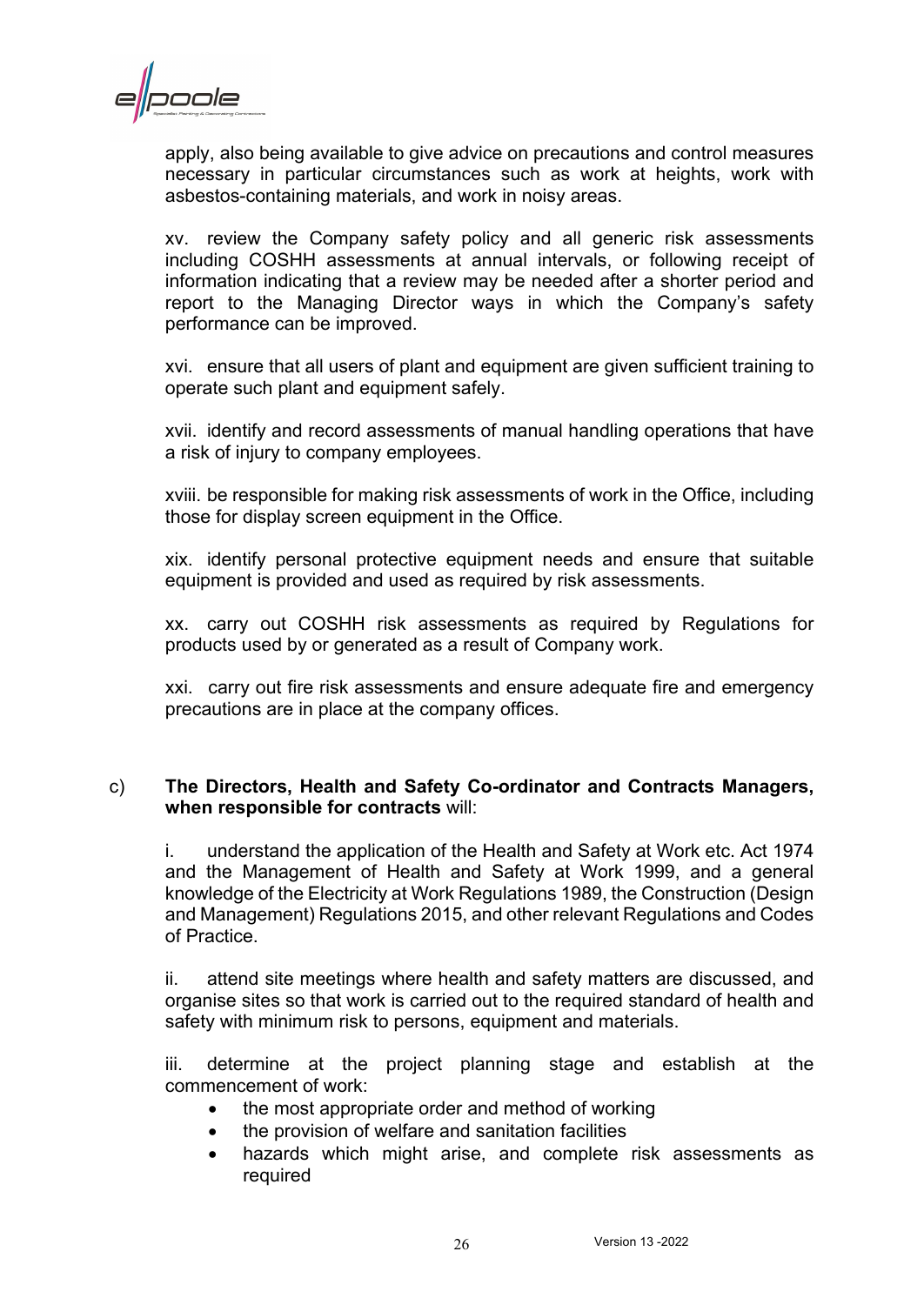poole

- allocation of responsibilities
- necessary fire precautions
- adequate first-aid facilities

iv. together with Michael Lordan Associates Ltd monitor health and safety standards on our sites to ensure compliance with the policy, current legislation and guidance.

v. ensure that new employees and apprentices are provided with suitable induction training covering the company's health and safety policy and procedures.

vi. arrange for the availability of necessary first-aid facilities on site, including making appropriate arrangements with the client or main contractor.

vii. carry out site specific risk assessments as required by Regulations for general and specific risks to which Regulations apply.

viii. carry out site specific COSHH risk assessments as required by Regulations for products used by or generated as a result of Company work.

ix. take steps to ensure the competence in health and safety of all employees and other persons or contractors to whom work is subcontracted.

x. ensure that tenders are adequate to cover sound methods of working and the provision of the required welfare facilities.(Standard)

xi. set a personal example, including the wearing or use of protective clothing or equipment as appropriate on site visits.

#### d) **The Supervisor in charge of work on site will:**

i. have an understanding of the application of the Health and Safety at Work etc. Act 1974 and the Management of Health and Safety at Work 1999, and a general knowledge of the Electricity at Work Regulations 1989, the Construction (Design and Management) Regulations 2015 and other relevant Regulations and Codes of Practice.

ii. report all injury accidents or dangerous occurrences to Mr T. Green, Mrs L. Quinn and M.L.A Limited

iii. carry out necessary statutory inspections of fixed or mobile scaffolding and record results where appropriate. .

iv. issue instructions to employees in their charge concerning identified needs for personal protective equipment to be worn, and ensure that suitable equipment is provided and training given in use, maintenance and storage.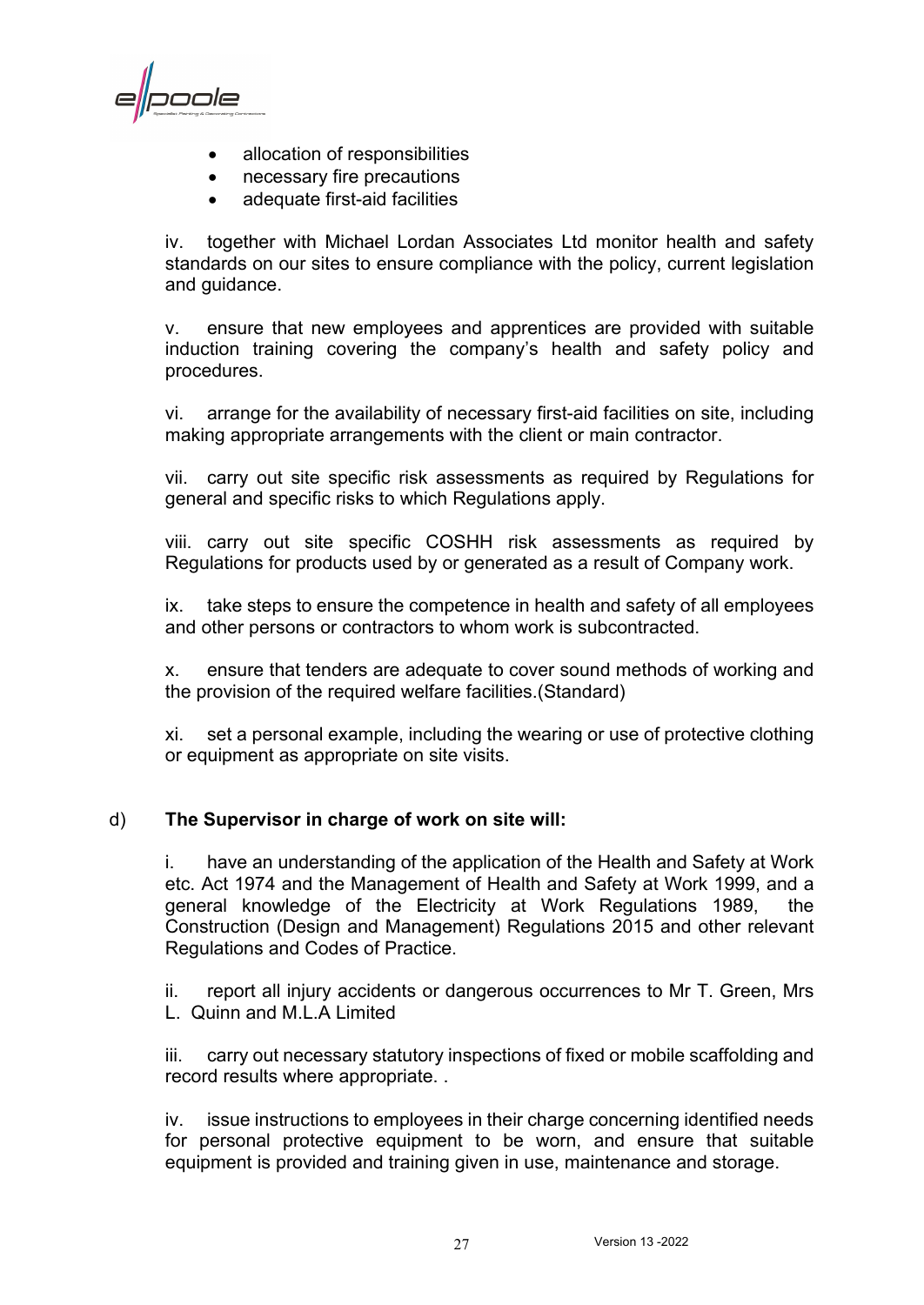poole

v. carry out site induction training for new employees and apprentices, and those transferring from job to job or site to site, covering specific hazards and rules relating to the work to be done.

vi. ensure that all machinery, plant and other work equipment, including power and hand tools, is checked, that it is in good and safe condition, and that any defects are reported to the Plant Hire Company or owner.

vii. ensure that suitable arrangements are provided for the storage of any PPE that may be necessary.

viii. advise employees on site of any risks drawn to the Company's attention by other employers sharing a particular workplace, and distribute information contained in the site's safety plan where this is applicable under the Construction (Design and Management) Regulations 2015.

ix. ensure that hazards from material stacking, positioning of plant and installation of electricity supply are eliminated.

x. plan and maintain tidy work areas.

xi. ensure that working methods established do not require or allow persons to take unnecessary risks.

xii. ensure that appropriate fire-fighting appliances are maintained on site as necessary.

xiii. ensure that adequate first-aid facilities are available during working hours.

xiv. accompany Enforcement Officers on site visits.

xv. review work hazards and methods with new or transferred employees.

xvi. reprimand any employee failing to exercise their safety responsibilities.

xvii. set a personal example, including the wearing or use of protective clothing or equipment as appropriate on site.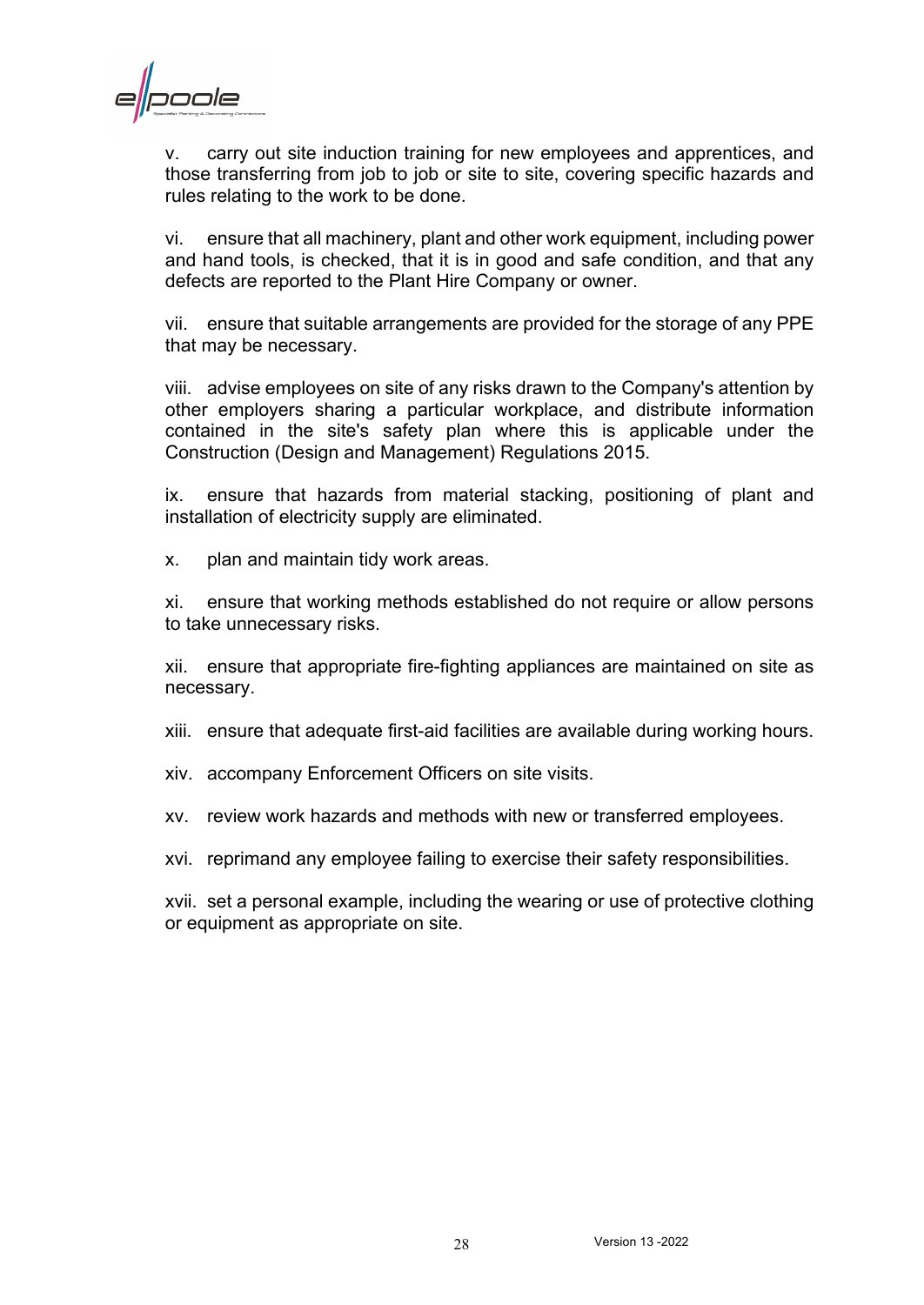poole

#### e) **Employees** will:

i. use the correct tools and equipment for the job, including safety equipment and protective clothing as necessary.

ii. keep tools in good condition.

iii. report to the person in charge of the work any defects in plant or equipment of which they become aware.

iv. develop a personal concern for safety for themselves and for others, particularly newcomers and young people.

- v. avoid improvising which entails unnecessary risks.
- vi. refrain from horseplay and the abuse of welfare facilities.
- vii. report incidents which have led or may lead to injury.
- viii. suggest ways of eliminating hazards.
- ix. co-operate in the investigation of any accidents.

x. comply with any health and safety rules imposed by the Client or Principal Contractor.

xi. set a personal example.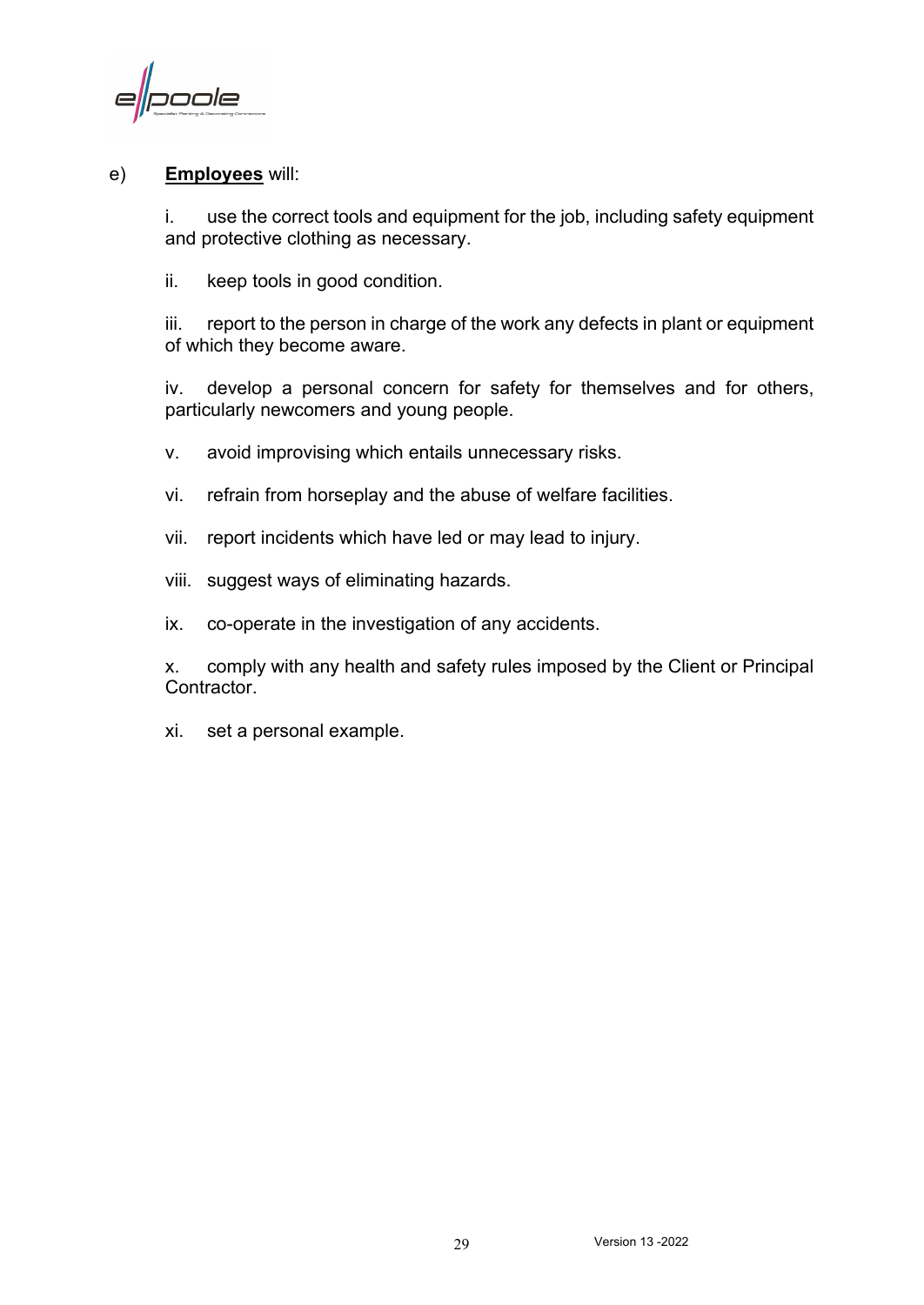poole

## E Poole & Company Ltd

#### **SAFETY POLICY STATEMENT**

#### **APPENDIX 3**

#### **COMPANY SAFETY RULES**

<span id="page-32-1"></span><span id="page-32-0"></span>This Appendix to the Company Safety Policy is the Company Safety Rules as described in Section 10 of the Safety Policy. Wilful disregard by any employee of any Company safety rules may be considered sufficient cause for immediate dismissal.

- 1. Personal protective equipment shall not be misused and shall be worn wherever necessary, as identified by risk assessments. The person in charge of the site will give instructions to operatives where this rule applies.
- 2. Safety helmets will be worn in accordance with the Construction (Head Protection) Regulations 1989 on sites or in work areas, which are designated as "hard hat" sites, or areas, or wherever else there are risks of head injury.
- 3. Safety boots or shoes must be worn at all times. No person may wear plimsolls, trainers or other soft-soled footwear, except within domestic premises.
- 4. Fire-fighting equipment is provided in all places of work. All employees must be aware of the location of fire extinguishers and of their method of operation.
- 5. All access equipment including ladders and stepladders must be kept in good repair. Mobile towers must only be erected by those trained to do so, and in accordance with the maker or supplier's instructions. MEWPs must only be operated by those in possession a valid IPAF certificate.
- 6. All injuries, no matter how slight, must be reported immediately.
- 7. Untidy areas and methods of working create unacceptable risks and must be avoided at all times.
- 8. Report cases of Covid-19, suspected cases or cases involving cohabitants immediately to an Epoole Contracts manager, stay home and follow the latest government guidance.
- 9. Anyone found under the influence of drink or drugs will be immediately suspended from work and dealt with in accordance with the company`s disciplinary procedures.
- 10. The Company will comply with the requirements of the Working Time Regulations 1998. No one shall knowingly be permitted or required to work while his or her ability or alertness is impaired by fatigue, illness, temperature or other cause that might expose the individual or others to injury.
- 11. Horseplay, scuffling, and other acts which tend to endanger the safety or well being of employees are prohibited.
- 12. Portable tools must be kept and maintained in good condition for the tasks for which they will be used. Worn or broken tools must be replaced immediately, and it is the personal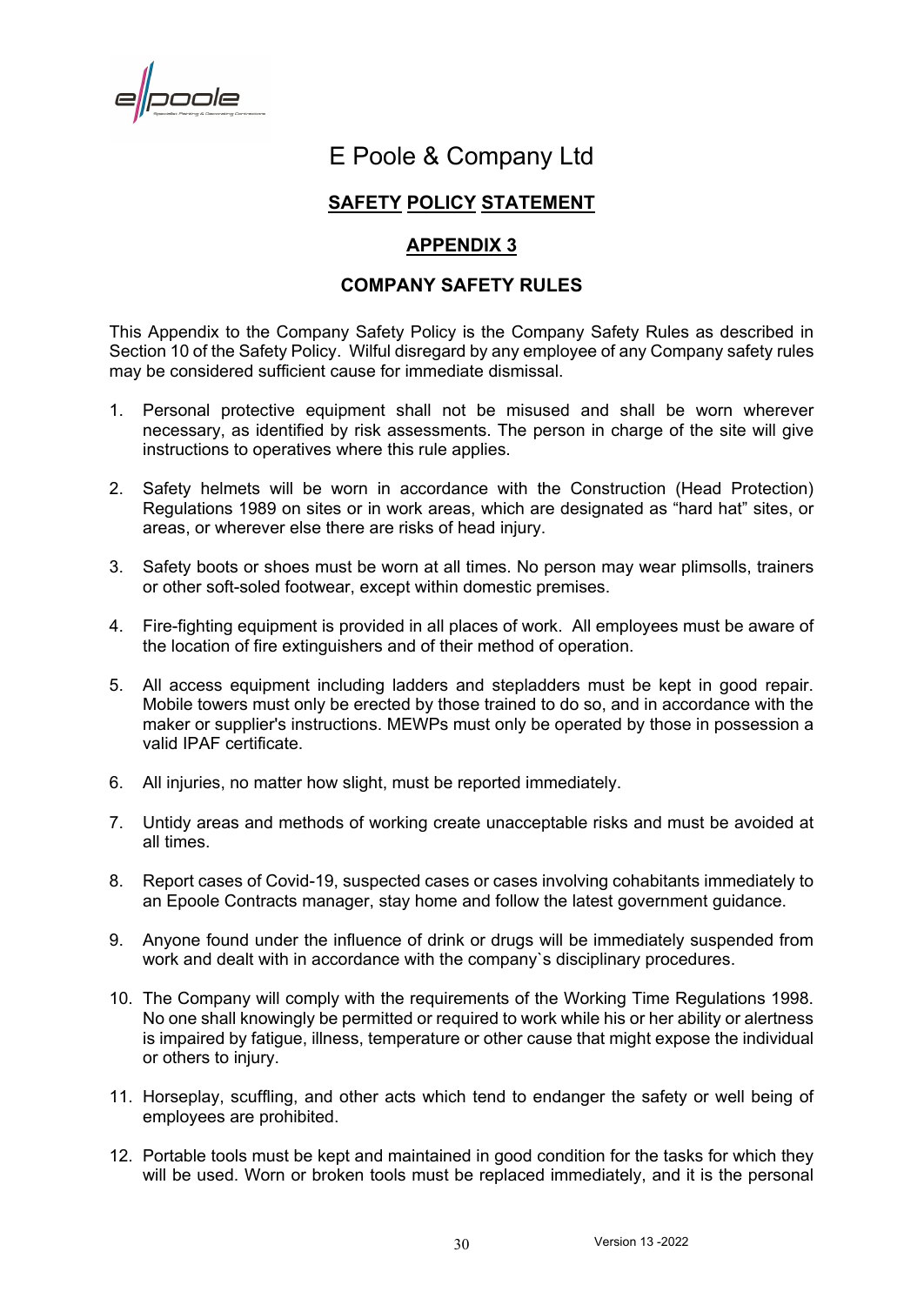poole  $\epsilon$ 

responsibility of each employee to ensure that this is done. The Company maintains records of the electrical testing of all portable electrical appliances.

13. Only persons who have been formally trained and hold a valid certificate which has been submitted to the Company may change abrasive wheels and cutting discs.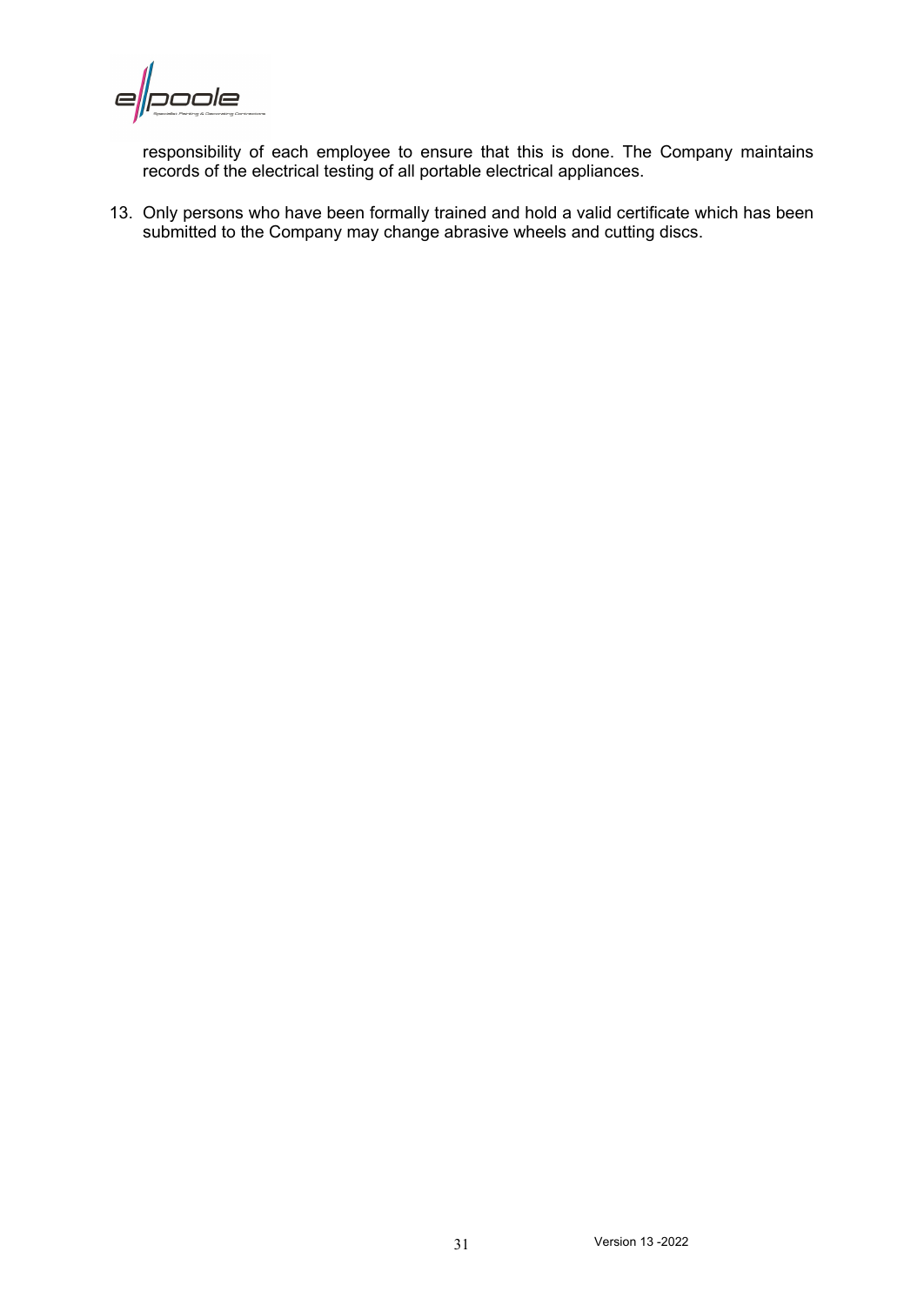poole

# E Poole & Company Ltd

#### **SAFETY POLICY STATEMENT**

#### **APPENDIX 4**

#### **OFFICE SAFETY RULES**

<span id="page-34-1"></span><span id="page-34-0"></span>This Appendix to the Company Safety Policy, which is a supplement to the Safety Rules set out in Section 10 of the main Safety Policy document, sets out the safety rules which must be observed by all employees working in our offices. These have been derived from our risk assessment.

- 1. The Epoole offices will be made COVID-19 secure and set up to enable social distancing during the coronavirus pandemic
- 2. Furniture and equipment must be arranged so as to avoid injury from sharp corners.
- 3. Upper drawers of filing cabinets must not be overloaded, causing them to become top-heavy.
- 4. Only one drawer of a filing cabinet must be open at a time, so as to avoid a tipping hazard.
- 5. Wall storage racks must be securely anchored to prevent their movement or tipping, and must not be overloaded.
- 6. Access to high upper storage shelves must only be gained by using the steps or safe access provided.
- 7. Cables from electric fires, telephones and leads to office electrical equipment are not to be laid across the floors so as to cause a tripping hazard.
- 8. Floor coverings must be held down securely and kept flat and free from wear in places where a person could trip.
- 9. At the end of each working day or shift, non-essential electrical appliances are to be switched off and their wall socket plugs removed.
- 10. Any electrical faults must be reported to Mrs L. Quinn.
- 11. Paper guillotines are not to be operated with their guards removed.
- 12. Any simple adjustments to electrical equipment must be made with the power switched off.
- 13. Electrical heaters or fires may only be used if properly guarded in accordance with British Standards.